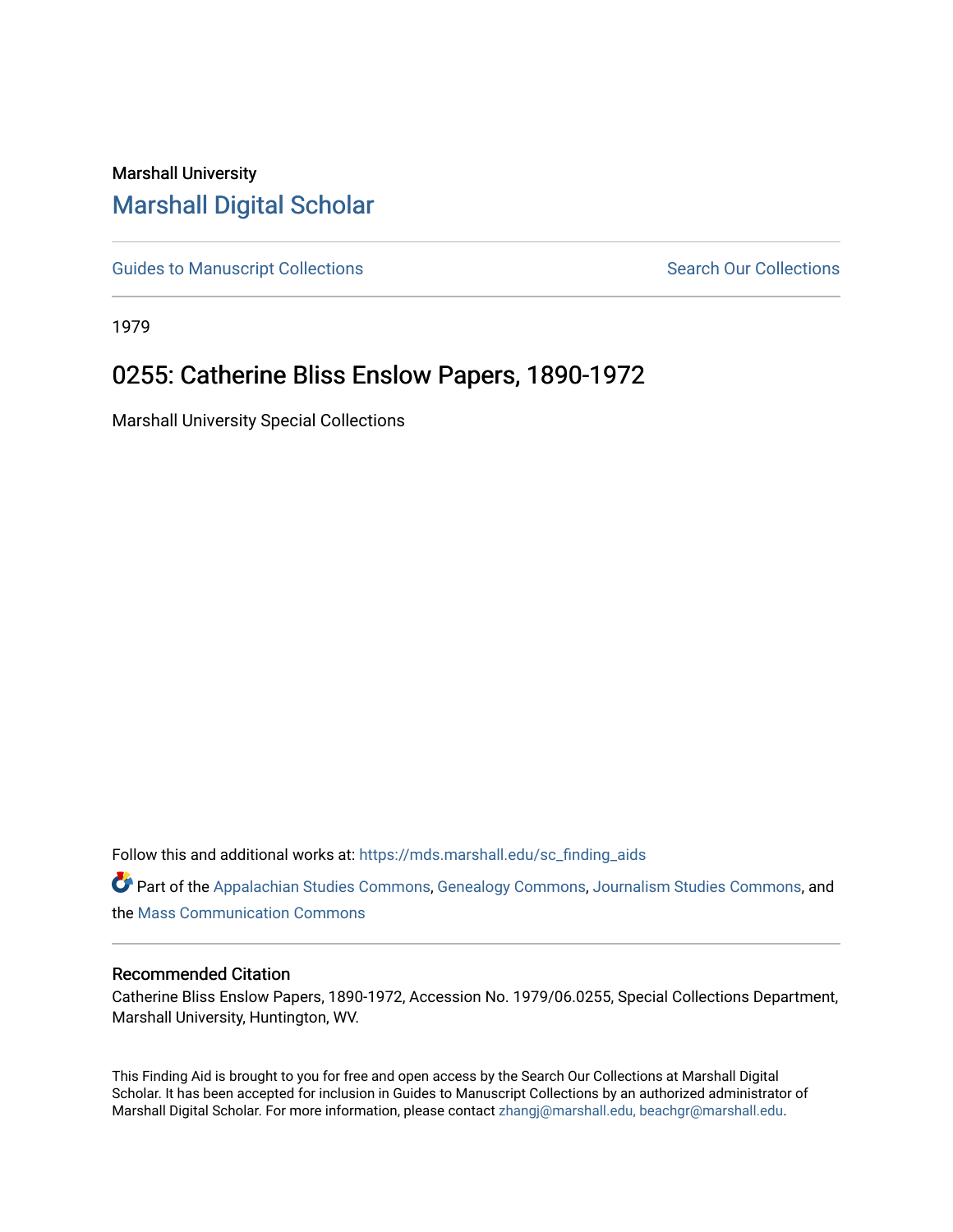### **REGISTER**

**OF THE**

**Catherine Bliss Enslow Papers**

**Accession Number: 1979/06.0255**



Special Collections Department James E. Morrow Library Marshall University Huntington, West Virginia 1980,1998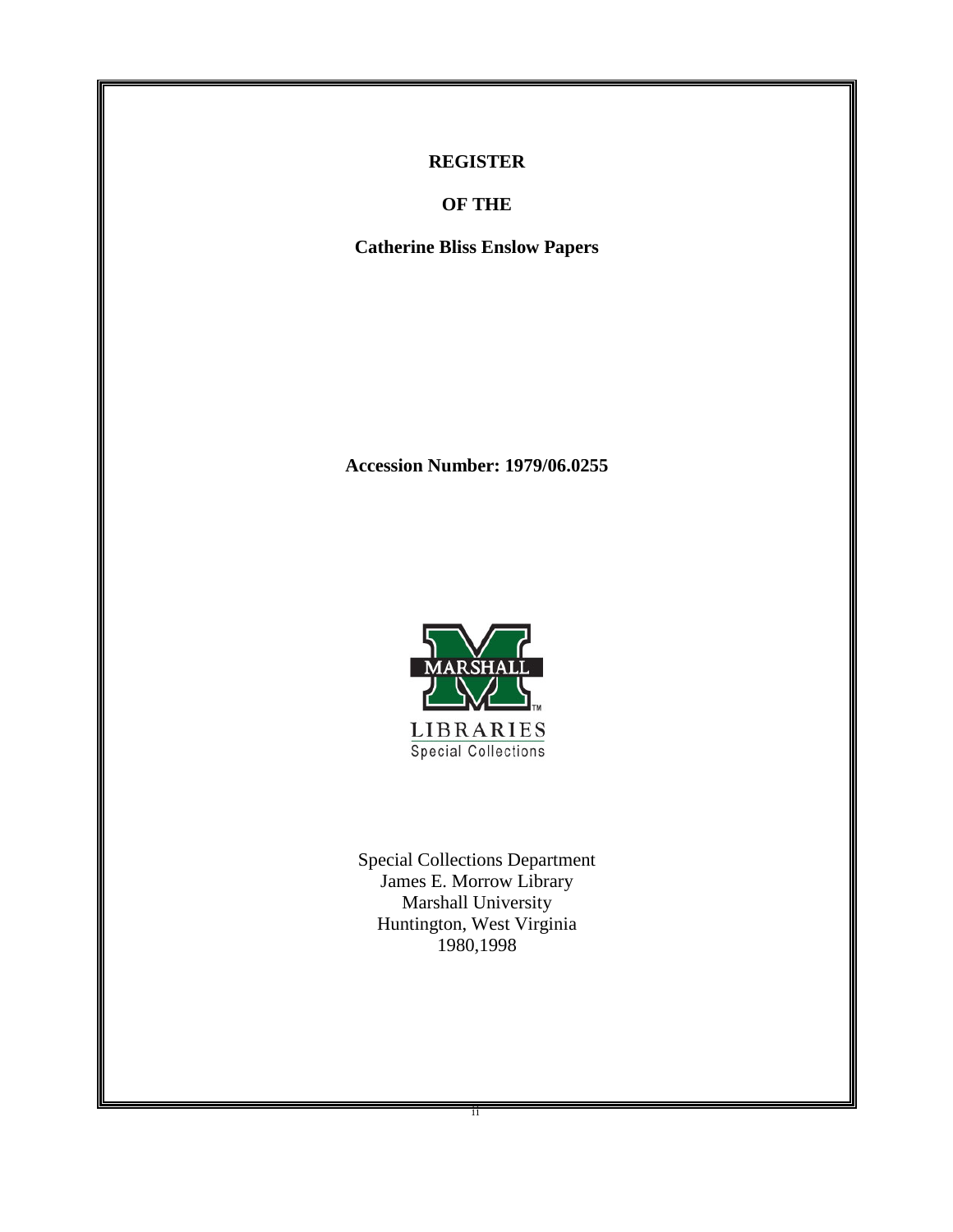James E. Morrow Library Marshall University

#### CATHERINE BLISS ENSLOW PAPERS, 1899-1973

Accession Number: 255

Processed by: Jeannette N. Davis

Date completed: December 1980 [Word processed guide prepared by Amanda Quait, 1997]

Location: Special Collections Department

This collection, received June 14, 1979, was a gift of Mrs. Shirley Hayden, whose husband acquired them at the time of Miss Enslow's death.

Linear feet of shelf space: 13 1/3

Literary rights: assigned to Marshall University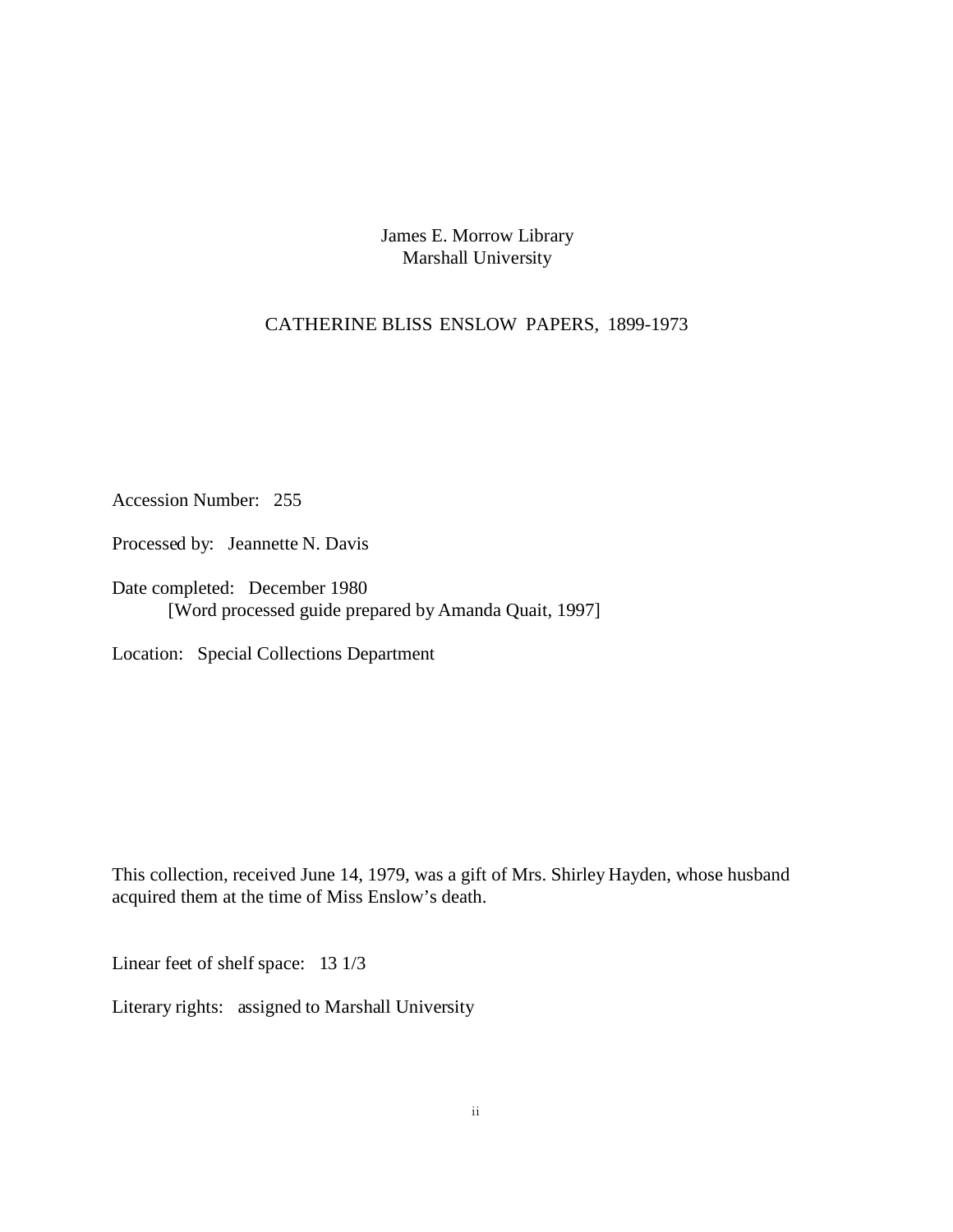## **CONTENTS**

|      | page                        |  |
|------|-----------------------------|--|
|      |                             |  |
|      |                             |  |
|      | Inventory of the Collection |  |
|      |                             |  |
| II.  |                             |  |
| III. |                             |  |
| IV.  |                             |  |
| V.   |                             |  |
| VI.  |                             |  |
|      |                             |  |

Explanatory notes:

Bk refers to "book" Bx refers to "box" in which papers are filed. Fd refers to "folder". Sbk refers to "scrapbook".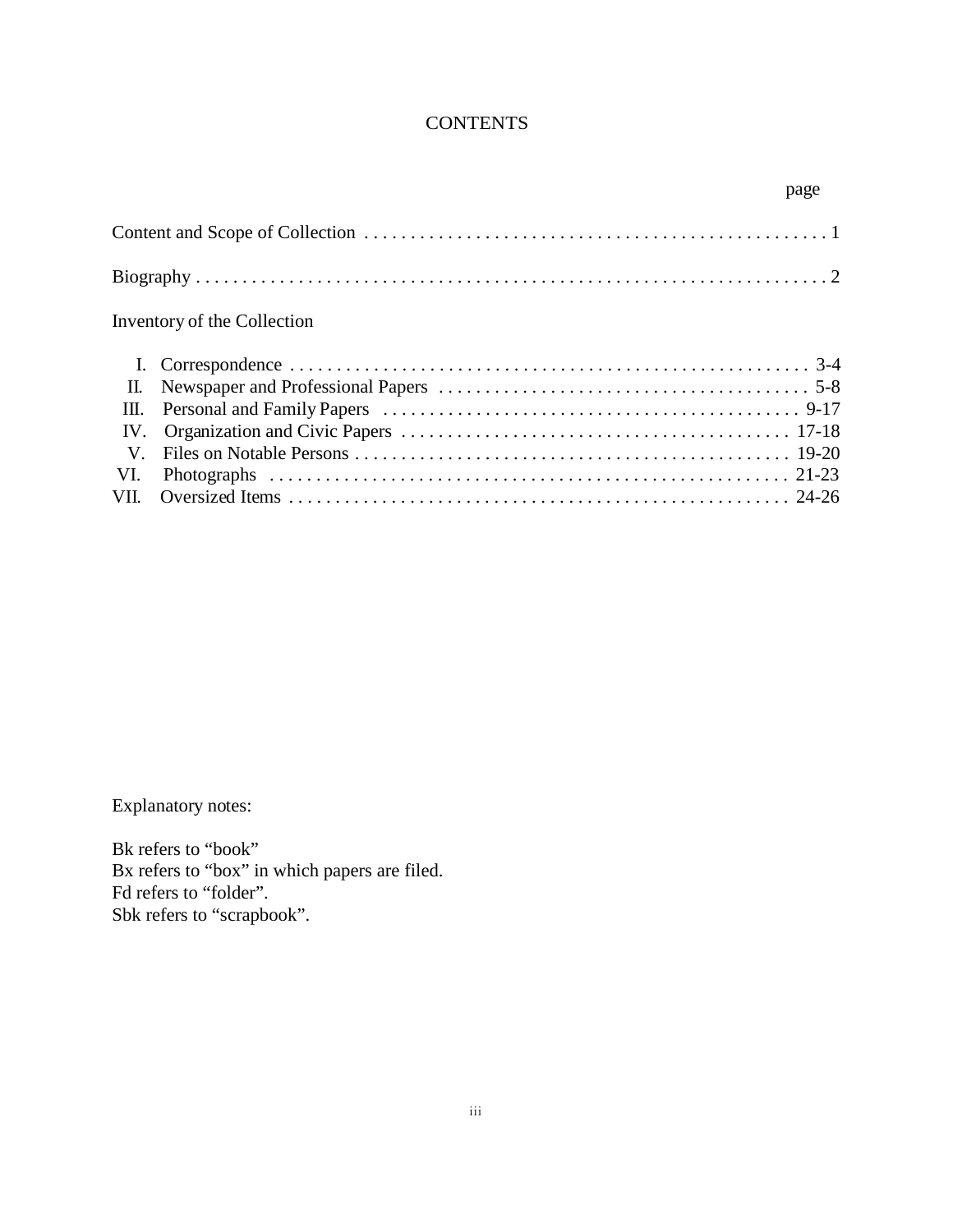### CONTENT AND SCOPE OF THE COLLECTION

This collection supplements "Ms 2", which was processed by Cora P. Teel in 1973.

Personal and family papers comprise a large portion of this collection. Miss Enslow collected numerous newspaper and magazine clippings on a variety of subjects, especially those dealing with socially prominent individuals on the local, national, and international levels. Too, she saved many items of correspondence between members of her family. Magazines, booklets, scrapbooks, and books are also included in this part of the collection. Most notable among the books is the Kelly Family Bible, which belonged to her maternal ancestors.

Copies of many of her columns and articles are included, along with other items relating to her career as a journalist. Her writings deal chiefly with Huntington "society" from the 1920's to the 1970's.

Many photographs are included in this collection, many of which were published in the newspaper. Other photos are of Miss Enslow, her family, and friends.

Correspondence from notable persons and friends is also included, as well as correspondence relating to her activities as civic leader.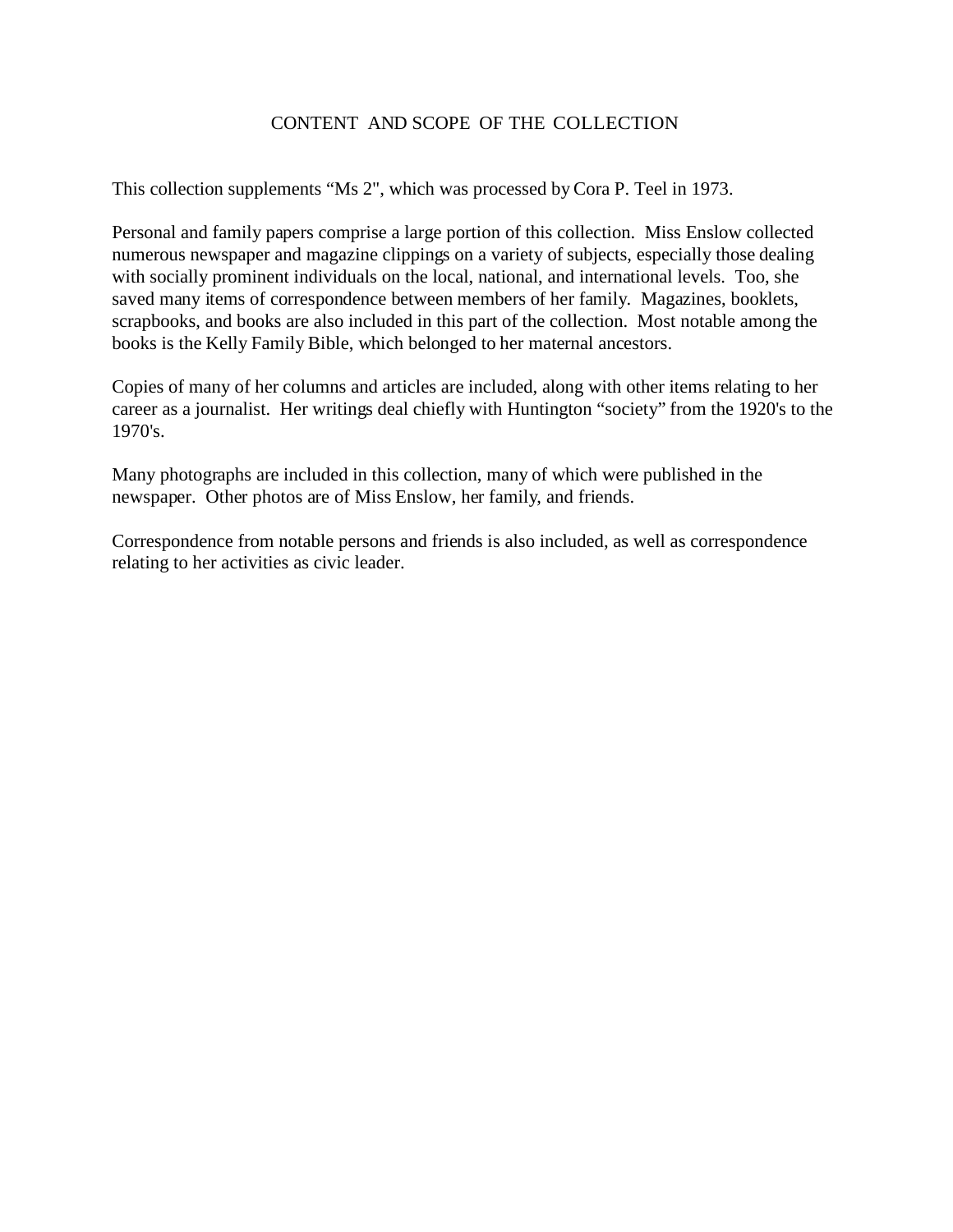#### CATHERINE BLISS ENSLOW, 1899-1973

Catherine Bliss Enslow was born on February 14, 1899, in Huntington, West Virginia. She was the youngest of three daughters of Edward Bliss Enslow and Constance Brockenborough Kelly. The former, who died in 1912, was a member of one of the Tri-State region's most prominent families.

During her years in Huntington High School, Miss Enslow helped found the T. T. Club, a small charity organization composed of several local socialites; this group evolved into the Huntington Junior League in the 1930's. After graduating from high school in 1917, she spent some time in Chicago (where her closest sister, Constance, resided) taking lessons in social dancing. In 1918, she joined the staff of the Huntington Advertiser as a reporter. She later became a feature writer for the Herald-Dispatch before being promoted to society editor of that newspaper.

The mid-1920's seem to have been financially difficult years for Catherine Enslow and her widowed mother. For unclear reasons, Miss Enslow left the newspaper staff to become, first, an insurance salesperson, then, an agent for the Frigidaire Company. In the latter part of the decade, she broadcasted a nightly show over the WSAZ radio station. These programs continued to air for thirteen years.

In the 1930's, she was reemployed by the Huntington Publishing Company as society editor, travel editor, and featured columnist of the Advertiser. Despite her official retirement in 1966, she continued to write her columns until shortly before her death.

Active in the Democratic Party, she served as executive committeewoman for eight years, and as a delegate to the Democratic National Convention twice during the administration of Franklin D. Roosevelt.

During World War II, Miss Enslow directed recreation activities for aviation cadets stationed at the Marshall University quarters in Huntington. She also served as director of the Huntington unit of the American Women's Voluntary Services and was the only woman on the local board of the United Service Organizations during the war.

In addition to the T. T. Club and the Junior League, she was a charter member of Huntinton's Altrusa Club, the Junior Department of the Huntington Women's Club, and the West Virginia Association of Newspaperwomen. Her honors included memberships in Civic Leaders of America, the Kentucky Colonels, Personalities of the South, Two Thousand Women of Achievement, and Who's Who in American Women.

She died in Huntington on February 13, 1973, one day before her seventy-fourth birthday.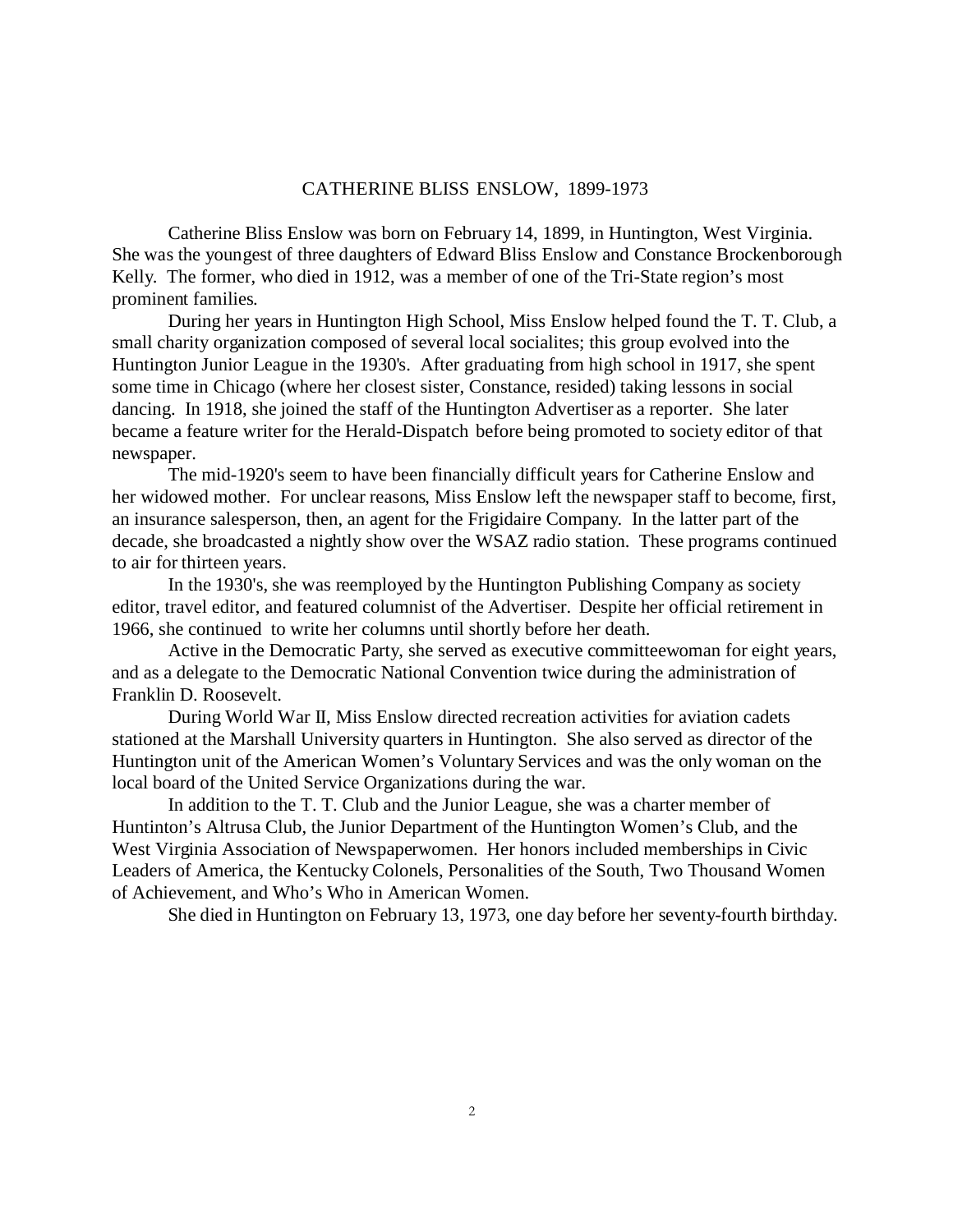#### CATHERINE BLISS ENSLOW PAPERS, 1899-1973

| I. | Correspondence                                                                                                                                                                                                                                                                                                                             |                                                                                                                                                                                                                                          |          |
|----|--------------------------------------------------------------------------------------------------------------------------------------------------------------------------------------------------------------------------------------------------------------------------------------------------------------------------------------------|------------------------------------------------------------------------------------------------------------------------------------------------------------------------------------------------------------------------------------------|----------|
|    | Bx1                                                                                                                                                                                                                                                                                                                                        | Correspondence Sent and Received                                                                                                                                                                                                         | 8 Fd     |
|    | Fd 1                                                                                                                                                                                                                                                                                                                                       | Letter sent, 1942                                                                                                                                                                                                                        | 1 item   |
|    |                                                                                                                                                                                                                                                                                                                                            | December 8, 1942--Huntington, WV: Letter sent to Sgt. Fred M. Lawson of<br>Huntington's Army Recruiting Office inviting his staff of servicemen to the<br>Service Ball of the local A. W. V. S. unit, of which Miss Enslow was chairman. |          |
|    | Fd 2                                                                                                                                                                                                                                                                                                                                       | Postcard sent, undated                                                                                                                                                                                                                   | 1 item   |
|    |                                                                                                                                                                                                                                                                                                                                            | Chicago, IL: Card sent to Jeannette Hatch of Huntington, a fellow-member of the<br>T. T. Club, describing activities during Miss Enslow's visit with sister Constance.                                                                   |          |
|    | Fd3                                                                                                                                                                                                                                                                                                                                        | Letters received, undated: unidentified; B-W                                                                                                                                                                                             | 10 items |
|    | Fd4                                                                                                                                                                                                                                                                                                                                        | Letters received, 1915-1939                                                                                                                                                                                                              | 12 items |
|    | April 2, 1925--Huntington, WV: Letter of recommendation from Roy Brammar<br>(sp), Feature Advertising Editor of the Herald-Dispatch, to future employers of<br>Miss Enslow, relating her history with the Huntington Publishing Company, and<br>recommending her " as being a capapble and honest lady worthy of trust and<br>confidence." |                                                                                                                                                                                                                                          |          |
|    |                                                                                                                                                                                                                                                                                                                                            | <u>Lune 2, 1027</u> Cincinnati, OH <sub>1</sub> , Letter from Laurance Witton, incurance against                                                                                                                                         |          |

June 3, 1927--Cincinnati, OH: Letter from Laurence Witten, insurance agent, answering Miss Enslow's need to borrow two-hundred dollars, and discussing prospects for her possible employment in the Cincinnati office of Massachusetts Mutual Life Insurance Company; he comments that "... undoubtedly" things have been hard. . ." for Miss Enslow and her mother.

July 28, 1932--New York City: Letter from Ruth Etting, popular songstress, thanking Miss Enslow for suggestions for her CBS-radio program.

Fd 5 Letters received, 1942-1966 21 items

March 28, 1947--Huntington, WV: Letter from Haidee M. Scott, area Field Director of the American Red Cross, thanking Miss Enslow for her "tireless efforts" in aiding with the Benefit Dance at the Veterans Hospital.

January 14, 1949--Charleston, WV: Letter from W. Va. Department of Public Assistance, thanking Miss Enslow for her aid in acquiring bicycles for needy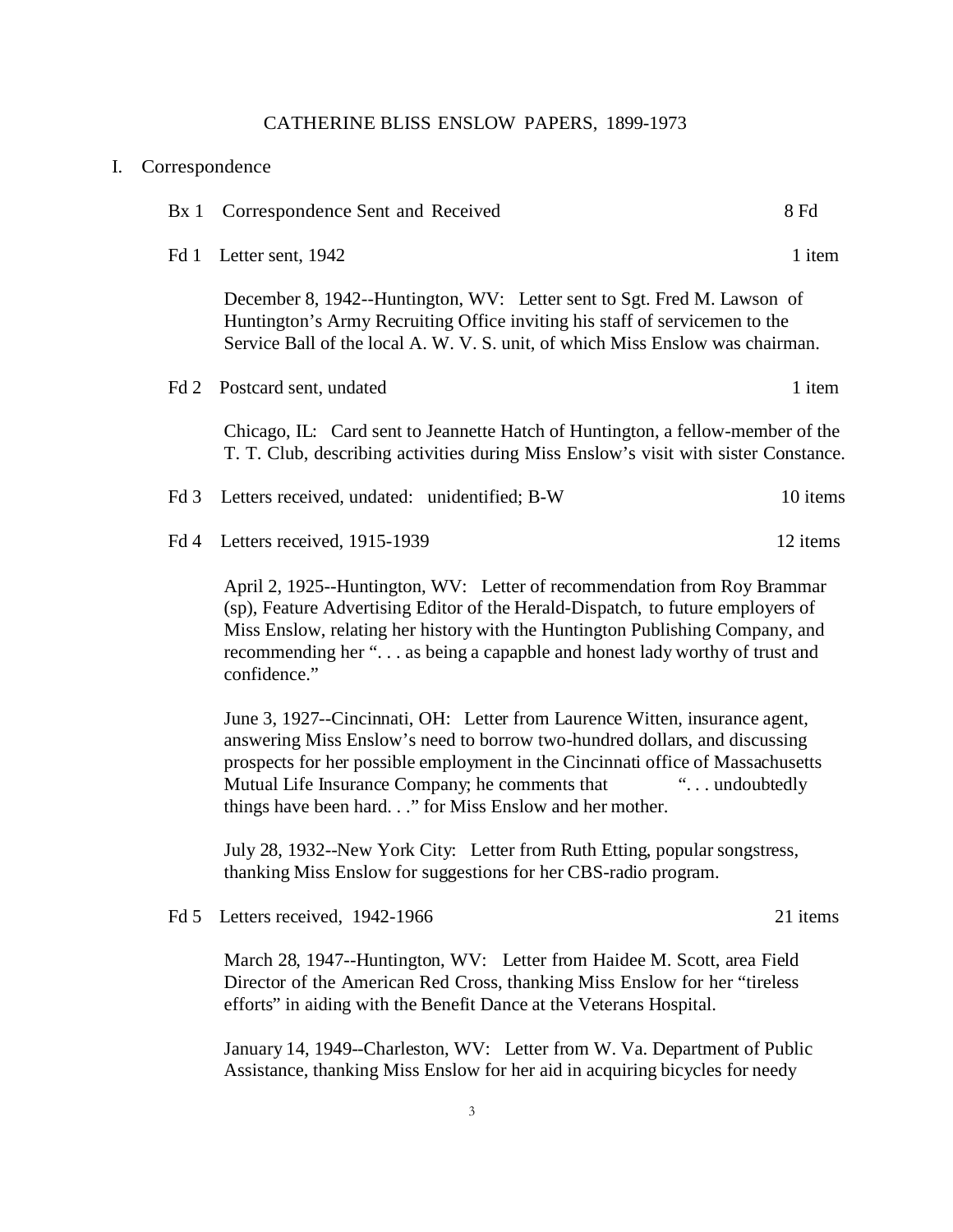children.

May 14, 1951--New York City: Letter from the secretary of the Duke and Duchess of Windsor, thanking Miss Enslow for press clippings which .both interested and amused them."  $\dddot{\ }$ .

Fd 6 Letters concerning AWVS and armed services: undated; 1942-1944 3 items

December 6, 1942--Northampton, MA: Form letter, with additions, from C. E. Mitchell of the Women's Navy Reserves, describing life in the Midshipmen's School which she is attending.

| Fd 7 Telegrams, 1942-1956        | 2 items  |
|----------------------------------|----------|
| Fd 8 Cards: undated; 1922-[1963] | 10 items |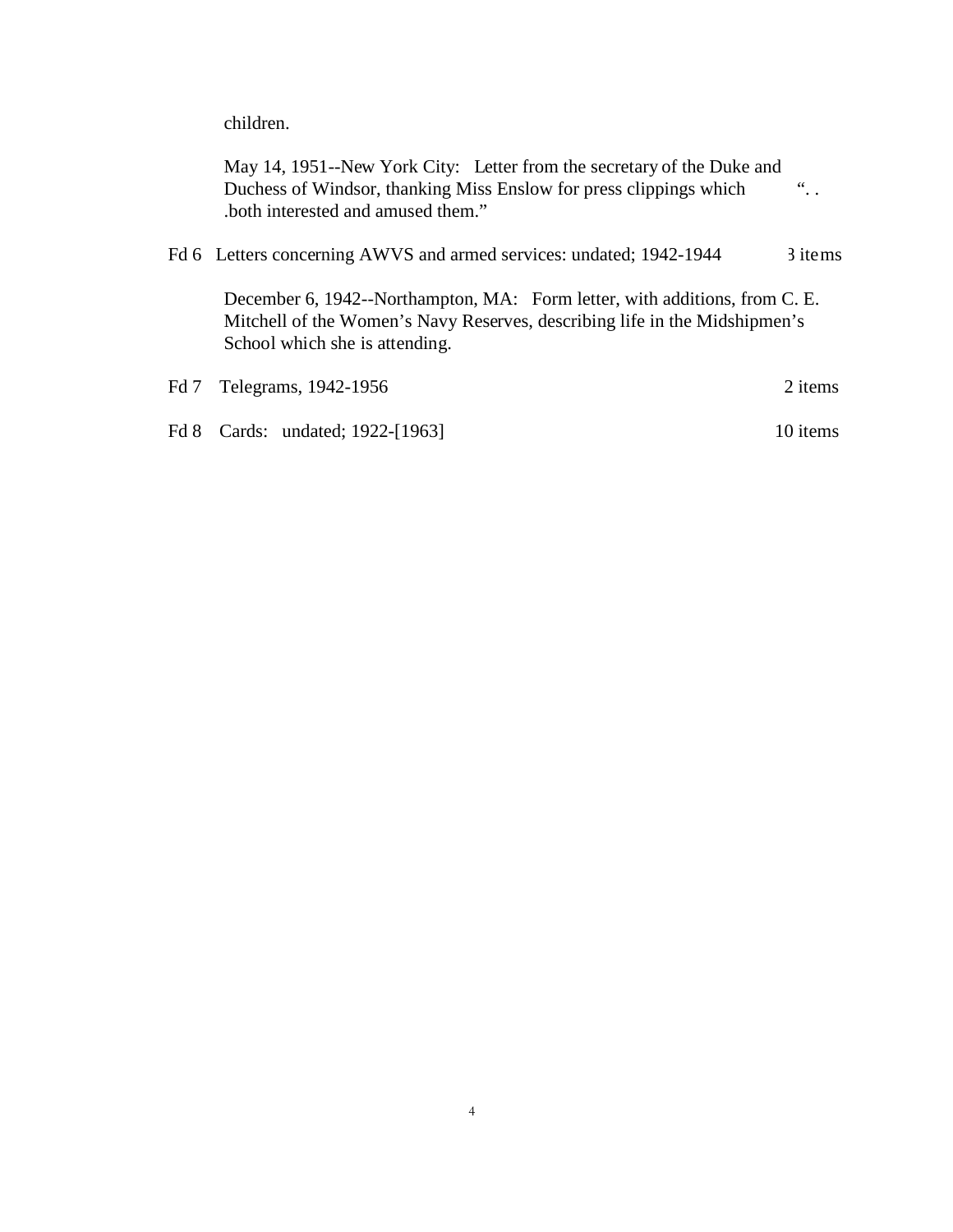II. Newspaper and Professional Papers

|                 | Bx 2 Columns and Feature Articles                                                                                                                                                                                                                            | 11 Fd    |
|-----------------|--------------------------------------------------------------------------------------------------------------------------------------------------------------------------------------------------------------------------------------------------------------|----------|
| Fd 1            | Society Editor, 1924<br>These are clippings of columns containing items of social interest of which Miss<br>Enslow served as editor.                                                                                                                         | 3 items  |
|                 | Fd 2-5 Undated, untitled columns                                                                                                                                                                                                                             |          |
|                 | These are arranged alphabetically by first word in the article. The<br>columns consist of items of social interest.                                                                                                                                          |          |
| Fd 2            | Undated, untitled columns, A-E                                                                                                                                                                                                                               | 8 items  |
| Fd <sub>3</sub> | Undated, untitled columns, F-J                                                                                                                                                                                                                               | 23 items |
| Fd 4            | Undated, untitled columns, L-P                                                                                                                                                                                                                               | 8 items  |
| Fd 5            | Undated, untitled columns, R-W                                                                                                                                                                                                                               | 11 items |
| Fd 6            | Untitled columns, 1939-1948                                                                                                                                                                                                                                  | 8 items  |
|                 | These columns are arranged in chronological order.                                                                                                                                                                                                           |          |
|                 | Fd 7-11 Feature articles, undated; 1920-1961                                                                                                                                                                                                                 |          |
|                 | These articles cover a wide variety of subjects: fashion notes, horse show news,<br>travel items, local history and articles about socially prominent Huntingtonians.<br>The undated articles are arranged in alphabetical order by first word in the title. |          |
| Fd 7            | Undated feature articles, A-Z                                                                                                                                                                                                                                | 24 items |
| Fd 8            | Feature articles, 1920-1939                                                                                                                                                                                                                                  | 8 items  |
|                 | August 27, 1939--"Colonel Delos W. Emmons, Leader in Early City Life"<br>discusses the life, professional and personal, of one of Huntington's founders; the<br>article was written as a tribute soon after his death.                                       |          |
| Fd 9            | Feature articles, 1940-1953<br>June 11, 1953--"Junior League Here Has Twentieth Anniversary" retells the<br>history of the group, one of Huntington's most active and prestigious civic<br>organizations.                                                    | 10 items |
| Fd 10           | Feature articles, 1954-1958                                                                                                                                                                                                                                  | 13 items |
| <b>Fd</b> 11    | Feature articles, 1959-1961                                                                                                                                                                                                                                  | 15 items |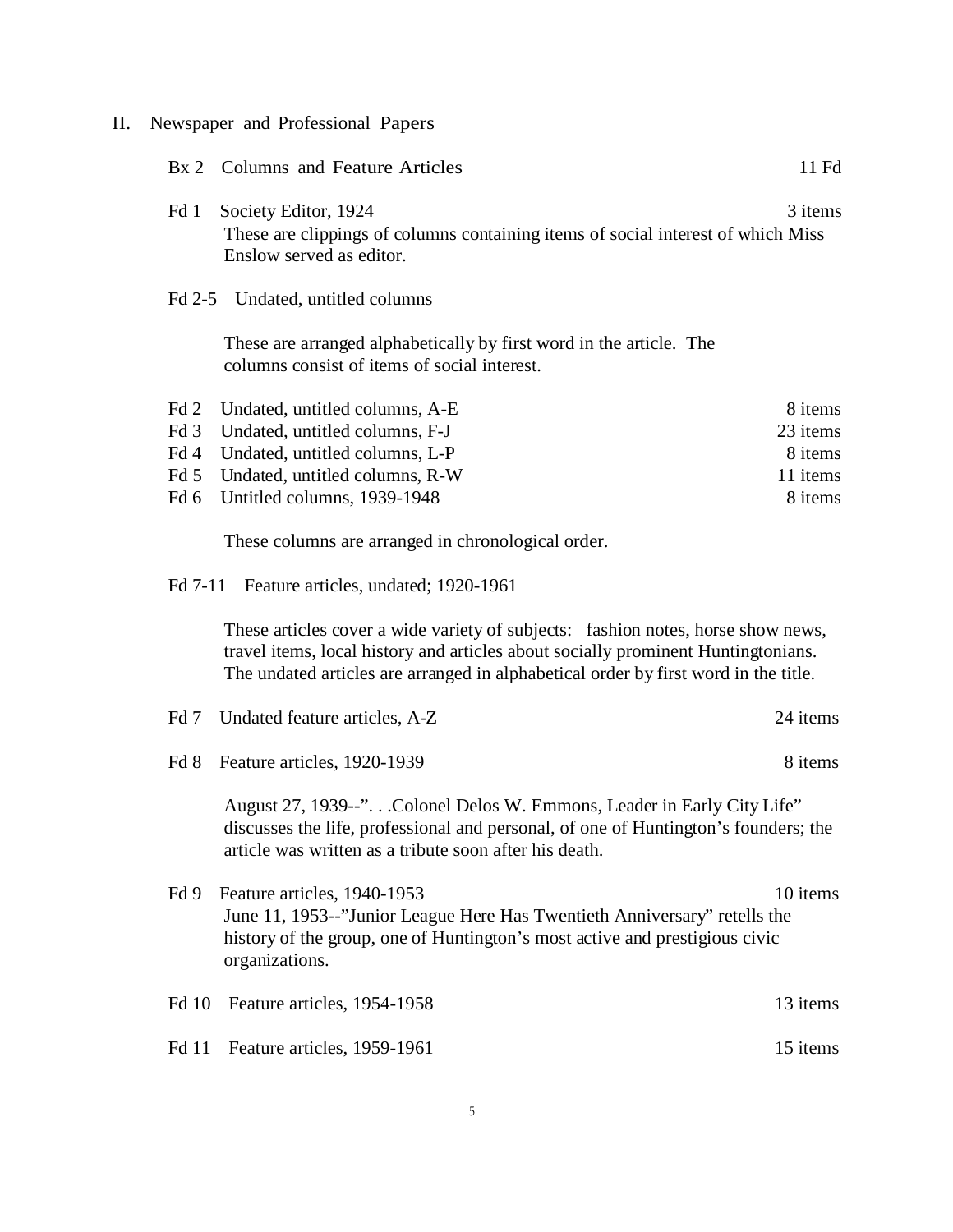This folder contains several items on the 1959 HUPCO-sponsored European tour.

Bx 3-5 "Miscellany" columns, undated; 1942-1970

These boxes contain clippings of Miss Enslow's column "Miscellany", subtitled "Talk of the Town". In this column, she recorded social events in Huntington, described her visits to Chicago, New York, and Europe, and provided information about cultural events and the activities of women's organizations in Huntington. The undated columns are arranged alphabetically by the first word in the article; the remainder are in chronological order.

| Bx 3 "Miscellany" columns, undated    | 9 Fd  |
|---------------------------------------|-------|
| Box 4 "Miscellany" columns, 1942-1956 | 19 Fd |

March 22, 1951--comments on the "magnificent" performance of Alicia Alonso and Igor Youskevich with [American] Ballet Theater on the Marshall Artists Series, and laments the little enthusiasm from the audience.

April 19, 1951--relates personal anecdotes about Helen Traubel, Metropolitan Opera soprano, and a performer on Marshall Artists Series.

January 28, 1954--recounts Miss Enslow's attendance of a performance of the New York City Ballet, of which Huntington's Arlouine Case is a featured dancer.

| Bx 5 "Miscellany" columns, 1957-1970                  | 12 Fd    |
|-------------------------------------------------------|----------|
| Bx 6 Miscellaneous titled columns by Catherine Enslow | 3 Fd     |
| Fd 1 "Tee-Vee Chit Chat," undated, C-W                | 7 items  |
| Fd 2 "Tee-Vee Chit Chat," 1951                        | 5 items  |
| Fd 3 "Women in Defense," undated; 1942-1943           | 10 items |
| Bx 7 Huntington Publishing Company                    | 18 Fd    |
|                                                       | 1 Sbk    |
| Fd 1 (Sbk 1) HUPCO Scrapbook                          | 1 item   |

This scrapbook includes photographs, printed articles, and miscellaneous items dealing with the company's fiftieth anniversary, in 1939.

| Fd 2 Loose items found in Scrapbook 1 | 3 items  |
|---------------------------------------|----------|
| Fd 3 Miscellaneous items              | 14 items |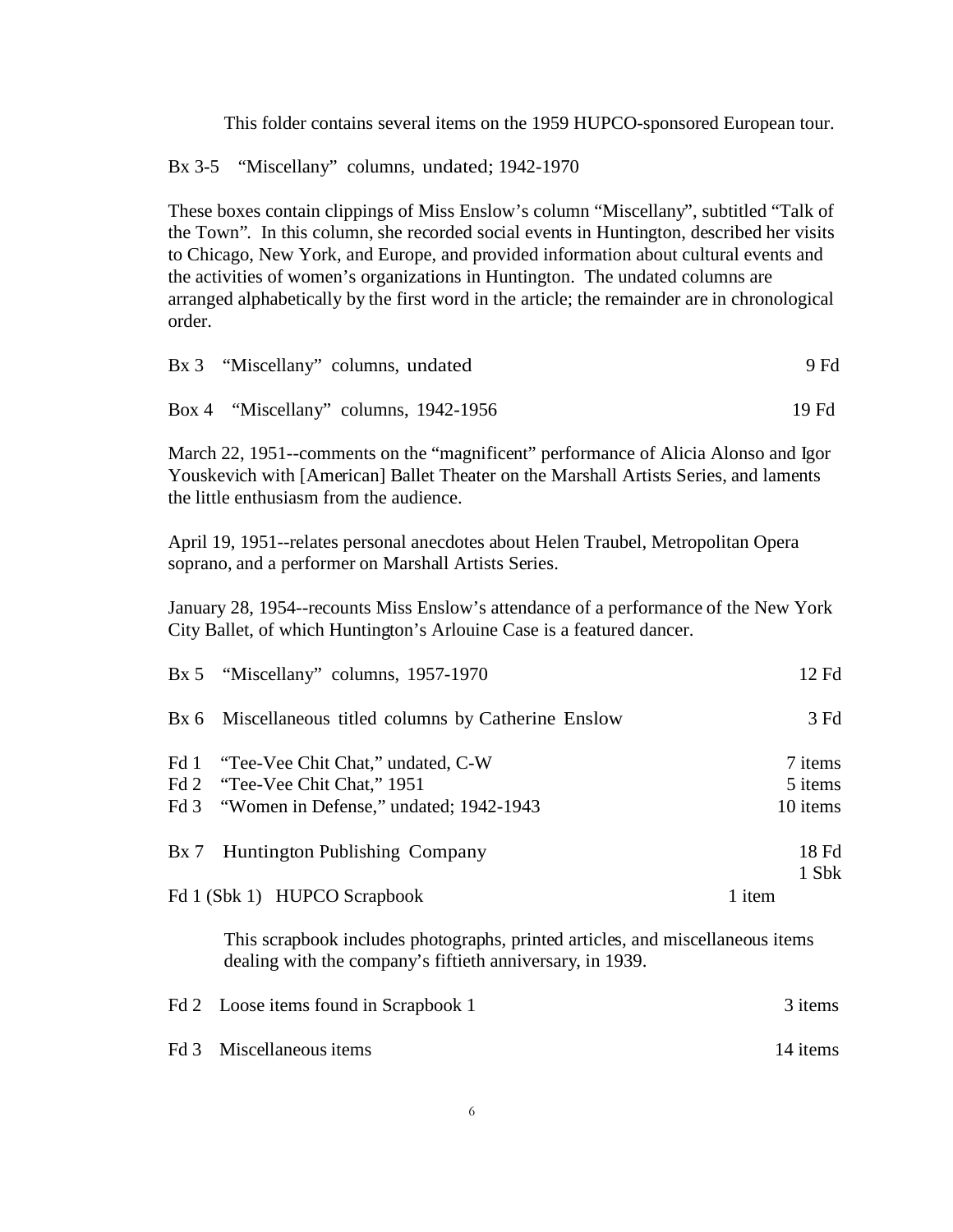|                 | This folder includes memoranda to Miss Enslow, in addition to the 1920 Style<br>Book.                    |          |
|-----------------|----------------------------------------------------------------------------------------------------------|----------|
| Fd 4            | "Hank's Herald" newsletter                                                                               | 6 items  |
|                 | This is a publication for HUPCO employees who were serving with the armed<br>forces during World War II. |          |
| Fd 5            | Orders and memoranda for newspaper photographs                                                           | 2 items  |
| Fd <sub>6</sub> | HUPCO contest "Why I Am For Roosevelt" entries                                                           | 15 items |
| Fd 7            | Writings by others-some identified-for newspaper stories                                                 | 6 items  |
| Fd 8            | Newspaper copy                                                                                           | 8 items  |
| Fd 9            | Wire releases                                                                                            | 2 items  |
| Fd 10           | Press releases                                                                                           | 5 items  |
| Fd 11           | <b>Tear Sheets</b>                                                                                       | 13 items |
| Fd 12           | Clippings with notes and corrections                                                                     | 12 items |
| Fd 13           | Clippings about HUPCO; undated, 1939-1955                                                                | 11 items |
| Fd 14           | HUPCO tours of Europe: Notes and copy                                                                    | 3 items  |
| Fd 15           | 1960 HUPCO tour of Europe: List of participants                                                          | 1 item   |
| Fd 16           | HUPCO tours of Europe: Itineraries                                                                       | 3 items  |
| Fd 17           | HUPCO tours of Europe: Newsclippings                                                                     | 14 items |
| Fd 18           | HUPCO tours of Europe: Printed Material                                                                  | 11 items |
| Bx8             | Other Professional Papers                                                                                | 13 Fd    |

### Fd 1-8 Journalism career items

This grouping includes items on the Women's Press Club, the 1963 Travel Editor's tour of Kentucky (not HUPCO-sponsored), and items relating to subjects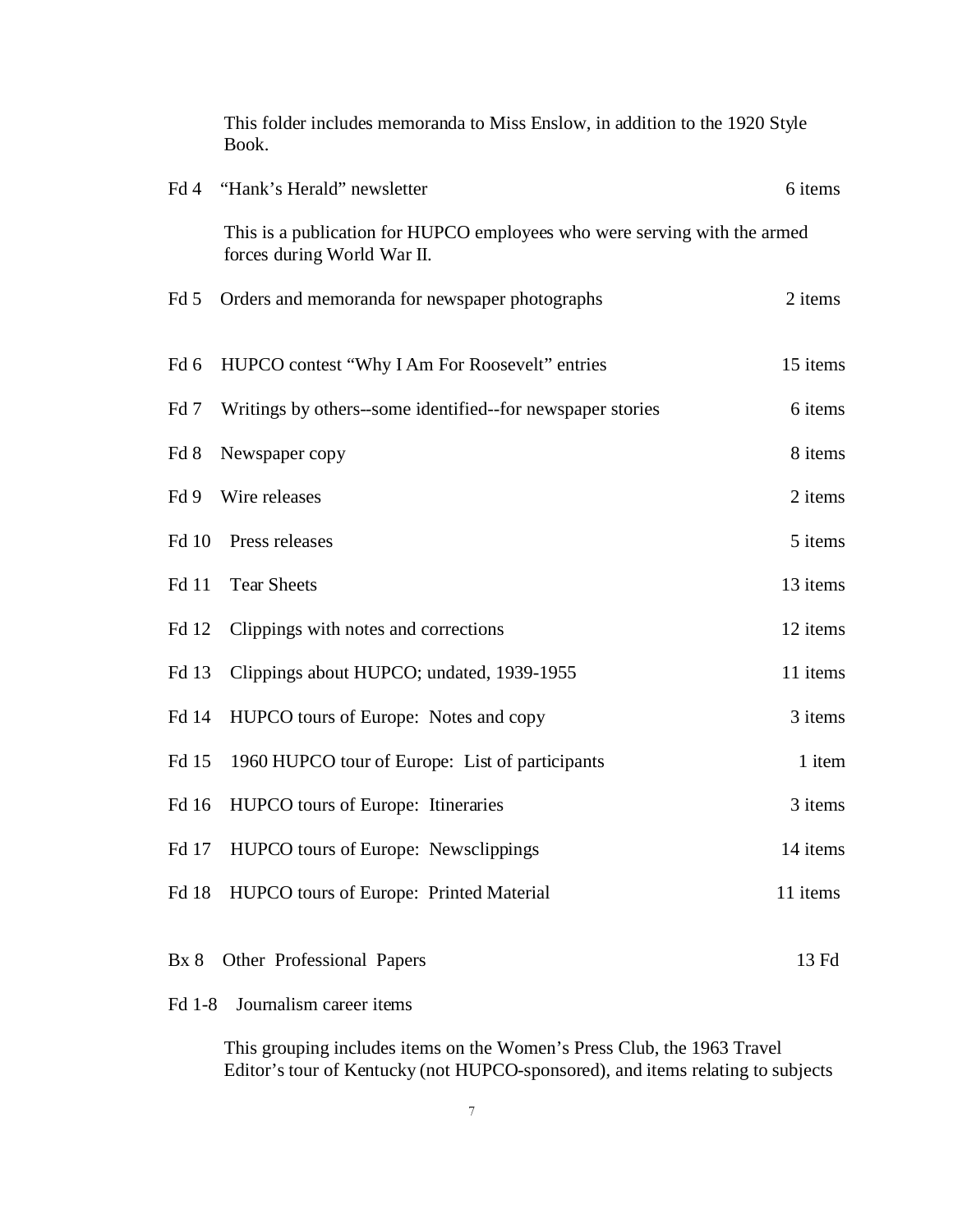about which Miss Enslow frequently wrote.

| Fd 1            | Journalism booklets                                                                                                                                                                                                                                              | 2 items  |
|-----------------|------------------------------------------------------------------------------------------------------------------------------------------------------------------------------------------------------------------------------------------------------------------|----------|
| Fd 2            | Clippings on Women's Press Club                                                                                                                                                                                                                                  | 6 items  |
| Fd <sub>3</sub> | Travel Editor's tour of Kentucky: Itinerary                                                                                                                                                                                                                      | 1 item   |
| Fd 4            | Travel Editor's tour of Kentucky: Clippings                                                                                                                                                                                                                      | 5 items  |
| Fd 5            | Travel Editor's tour of Kentucky: Other material                                                                                                                                                                                                                 | 5 items  |
| Fd <sub>6</sub> | The Greenbrier, printed material<br>This folder includes three 1934 issues of The Portico, a monthly magazine.                                                                                                                                                   | 10 items |
| Fd 7            | Horse shows, programs                                                                                                                                                                                                                                            | 4 items  |
| Fd 8            | Delta Queen, publicity items                                                                                                                                                                                                                                     | 20 items |
| Fd 9-12         | Radio career items                                                                                                                                                                                                                                               |          |
|                 | This grouping includes items dealing with Miss Enslow's career as announcer and<br>singer on the WSAZ radio station (late 1920s and 1930s).                                                                                                                      |          |
| Fd 9            | Radio: Printed material                                                                                                                                                                                                                                          | 5 items  |
| <b>Fd</b> 10    | Radio poll material                                                                                                                                                                                                                                              | 2 items  |
| Fd 11           | Radio stationery forms                                                                                                                                                                                                                                           | 4 items  |
| Fd 12           | Radio commentaries and scripts                                                                                                                                                                                                                                   | 9 items  |
|                 | Item 5 is devoted to fashions and includes interesting comments on the way that<br>prominent ladies of Huntington at the turn-of-the-century, including Miss<br>Enslow's mother, would order original gowns from Mme. Dunlevy, a noted<br>Louisville dressmaker. |          |
| Fd 13           | Addresses and speeches for Parking Meter Association                                                                                                                                                                                                             | 2 items  |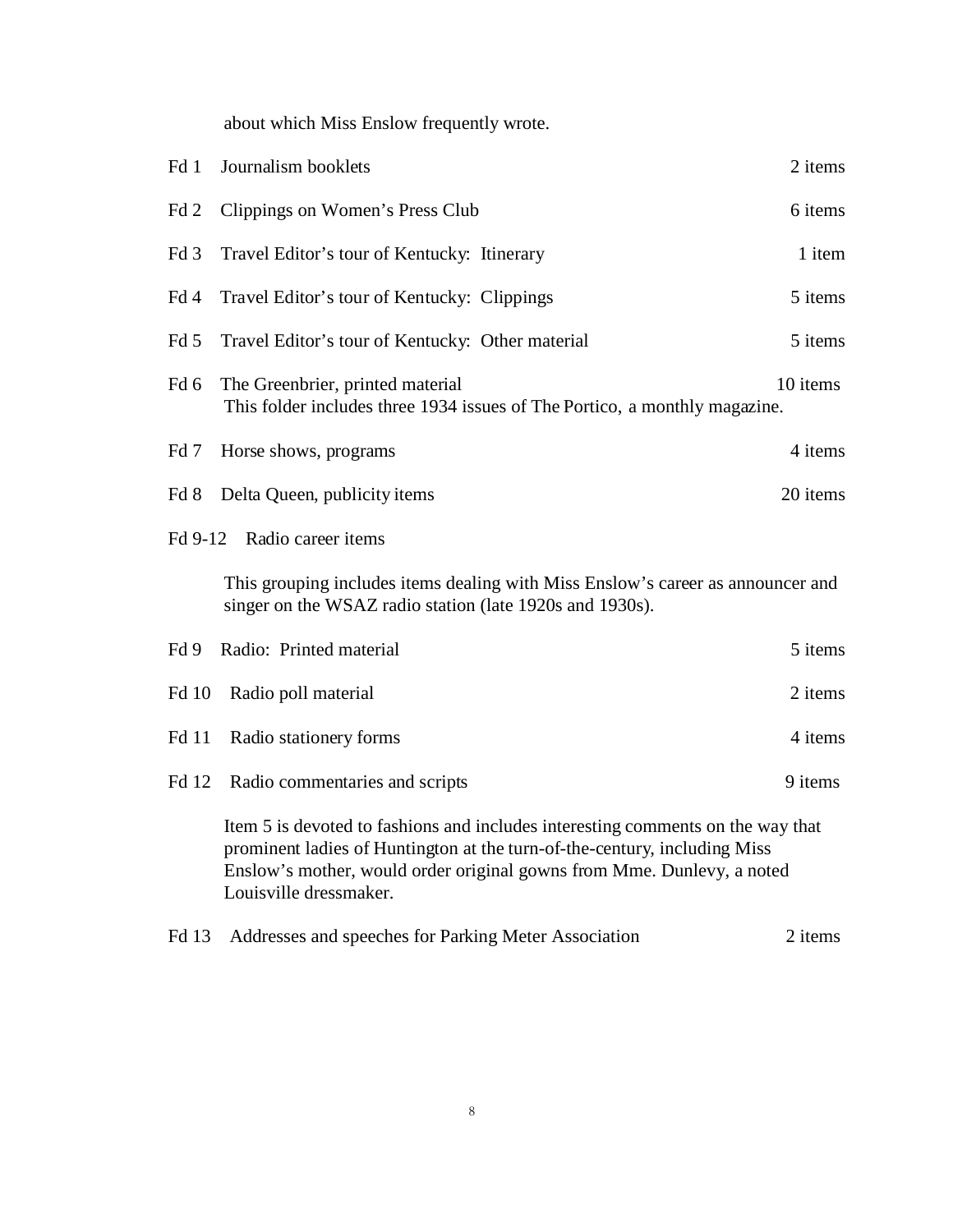III. Personal and Family Papers

Bx 9 Data, Correspondence, News clippings, and Legal Papers About the Enslow<br>Family 17 Family 17 Fd

| Fd <sub>1</sub> | C. B. E.: Biographical data                                                                                                                                                                                                                                                                                                                                                             |                                                   |                                                                                                                                                                                                                                          | 1 item   |
|-----------------|-----------------------------------------------------------------------------------------------------------------------------------------------------------------------------------------------------------------------------------------------------------------------------------------------------------------------------------------------------------------------------------------|---------------------------------------------------|------------------------------------------------------------------------------------------------------------------------------------------------------------------------------------------------------------------------------------------|----------|
| Fd 2            | C. B. E.: Notations                                                                                                                                                                                                                                                                                                                                                                     |                                                   |                                                                                                                                                                                                                                          | 6 items  |
| Fd <sub>3</sub> |                                                                                                                                                                                                                                                                                                                                                                                         | Letters from C. B. E. to Mrs. E. B. Enslow, 1922  |                                                                                                                                                                                                                                          | 4 items  |
|                 |                                                                                                                                                                                                                                                                                                                                                                                         |                                                   | All letters describe the splendid Mayo/Fetter house party in Ashland, Kentucky.<br>For almost a week, the guest dined elegantly, swam in an indoor pool, golfed, and<br>were constantly serenaded by an orchestra hired from Cincinnati. |          |
| Fd 4            |                                                                                                                                                                                                                                                                                                                                                                                         | Family correspondence, undated; 1909-1953         |                                                                                                                                                                                                                                          | 10 items |
| Fd <sub>5</sub> | September 16, 1944–Chicago, Gloria Heath Johnston to C. B. E.: Letter<br>describing the excitement of her trip to and the first days in Chicago as an art<br>student, and her visit with the family of "Mr. Powell", an executive who, during<br>Gloria's stay, was offered the presidency of the Swift Meat Company.<br>Letter from E. B. Enslow to Constance B. Kelly, 1889<br>1 item |                                                   |                                                                                                                                                                                                                                          |          |
|                 |                                                                                                                                                                                                                                                                                                                                                                                         | it was here that I first realized I loved you"    | March 10, 1889--Cincinnati: Letter written during a business trip to his fiancee<br>(and future mother of C. B. E.) from the Dennison, his favorite hotel " because                                                                      |          |
| Fd <sub>6</sub> |                                                                                                                                                                                                                                                                                                                                                                                         | Post cards received, Mrs. E. B. Enslow, 1911-1953 |                                                                                                                                                                                                                                          | 5 items  |
| Fd 7            |                                                                                                                                                                                                                                                                                                                                                                                         | Kelly family letters, undated; 1873               |                                                                                                                                                                                                                                          | 2 items  |
| Fd 8            |                                                                                                                                                                                                                                                                                                                                                                                         | News clippings about C. B. E., undated            |                                                                                                                                                                                                                                          | 32 items |
| Fd 9            |                                                                                                                                                                                                                                                                                                                                                                                         | News clippings about C. B. E., 1920-1969          |                                                                                                                                                                                                                                          | 30 items |
|                 |                                                                                                                                                                                                                                                                                                                                                                                         |                                                   | December 24, 1922, The Herald-Dispatch--Gravure page of photos and<br>accompanying comments of the aforementioned Mayo/Fetter houseparty in                                                                                              |          |

accompanying comments of the aforementioned Mayo/Fetter houseparty in Ashland.

April 26, 1930, The Herald-Dispatch--"Catherine Enslow, Jack Maurice are Contest Winners" announces Miss Enslow's first-place victory in a HUPCOsponsored "finish-the-story" creative writing contest, the grand prize being a luxury automobile. At the time, Miss Enslow had not yet been reemployed by HUPCO, but was a Frigidaire representative.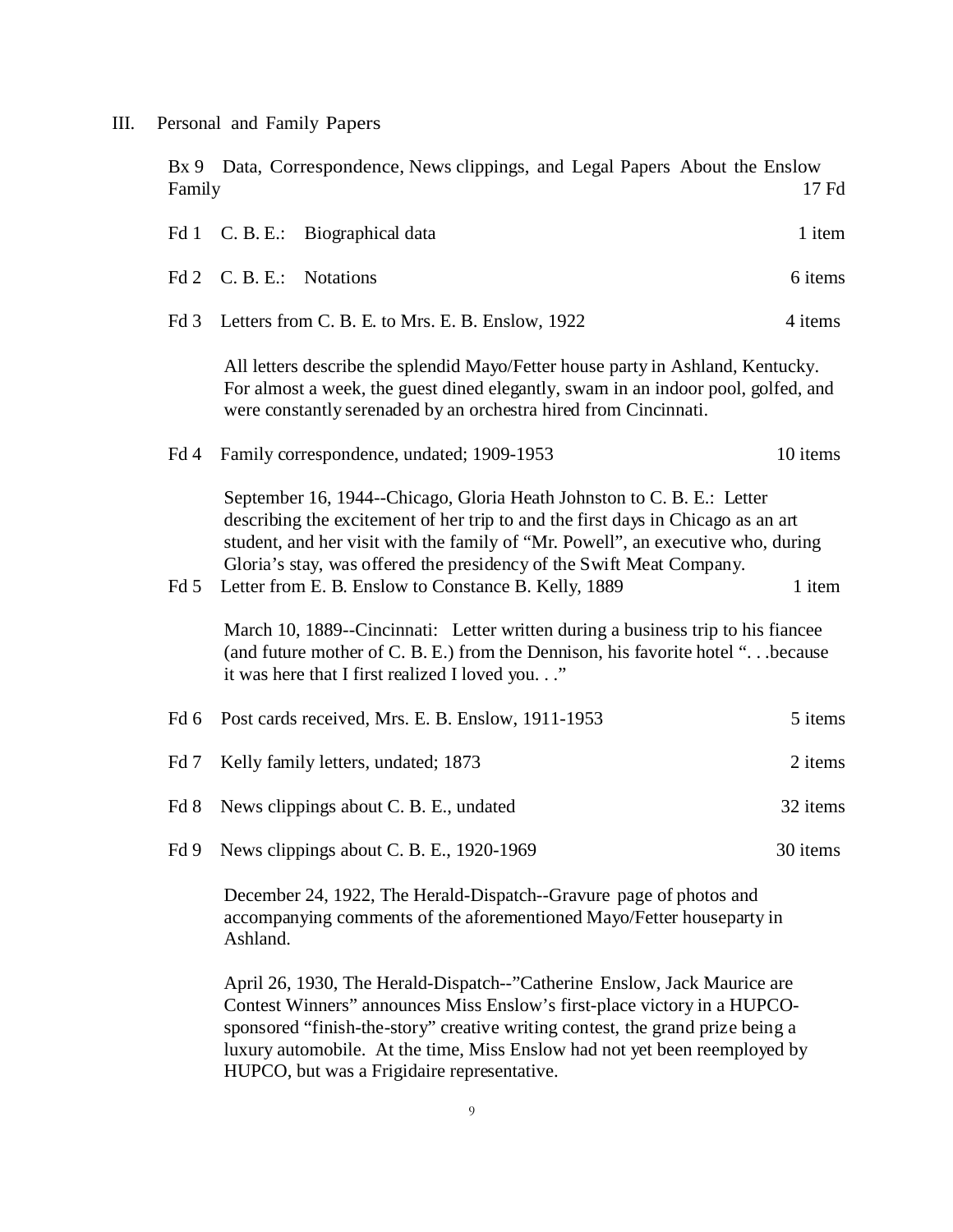|       | November 27, 1938, The Herald-Dispatch--"Miss Enslow Reviews History of<br>Huntington's Gypsy Club."                                                                                                                                               |              |
|-------|----------------------------------------------------------------------------------------------------------------------------------------------------------------------------------------------------------------------------------------------------|--------------|
|       | August 27, 1939, The Herald-Dispatch--"Junior League Was Formed From Old<br>T. T. Club" details the history of Huntington's Junior League.                                                                                                         |              |
| Fd 10 | Newsclippings: Enslow family subject, undated; 1930-1955                                                                                                                                                                                           | 7 items      |
| Fd 11 | Newsclippings: Juliette Buffington Enslow murder, 1936                                                                                                                                                                                             | 21 items     |
| Fd 12 | Newsclippings: Leslie Combs II family, undated; 1924-1968                                                                                                                                                                                          | 10 items     |
|       | October 17, 1968, The Louisville Courier-Journal--"Thoroughbred Club to<br>Honor Top Market Breeder" tells the story of one of Kentucky's most successful<br>horse breeders, Leslie Combs II, who married Miss Enslow's cousin, Dorothy<br>Enslow. |              |
| Fd 13 | Newsclippings: Gloria Heath Johnston, undated; 1946-1947                                                                                                                                                                                           | 9 items      |
| Fd 14 | Artwork by Gloria Heath Johnston                                                                                                                                                                                                                   | 3 items      |
| Fd 15 | Membership and other cards                                                                                                                                                                                                                         | 21 items     |
| Fd 16 | Financial papers                                                                                                                                                                                                                                   | 4 items      |
| Fd 17 | Legal documents, 1857-1962                                                                                                                                                                                                                         | 10 items     |
|       | This folder includes turn-of-the-century insurance policies prepared by<br>Huntington's first insurance agent, E. B. Enslow, the father of Catherine Enslow.                                                                                       |              |
|       | Bx 10 1924 Diary and Items found Therein                                                                                                                                                                                                           | 1 Bk<br>5 Fd |
| Bk 1  | 1924 Diary                                                                                                                                                                                                                                         |              |
|       | This volume is not a personal diary, but an appointment book with dates of events<br>which Miss Enslow attended as the newspaper's society editor.                                                                                                 |              |
| Fd 1  | Letters found in 1924 diary                                                                                                                                                                                                                        | 6 items      |

Fd 2 Writings found in 1924 diary 11 items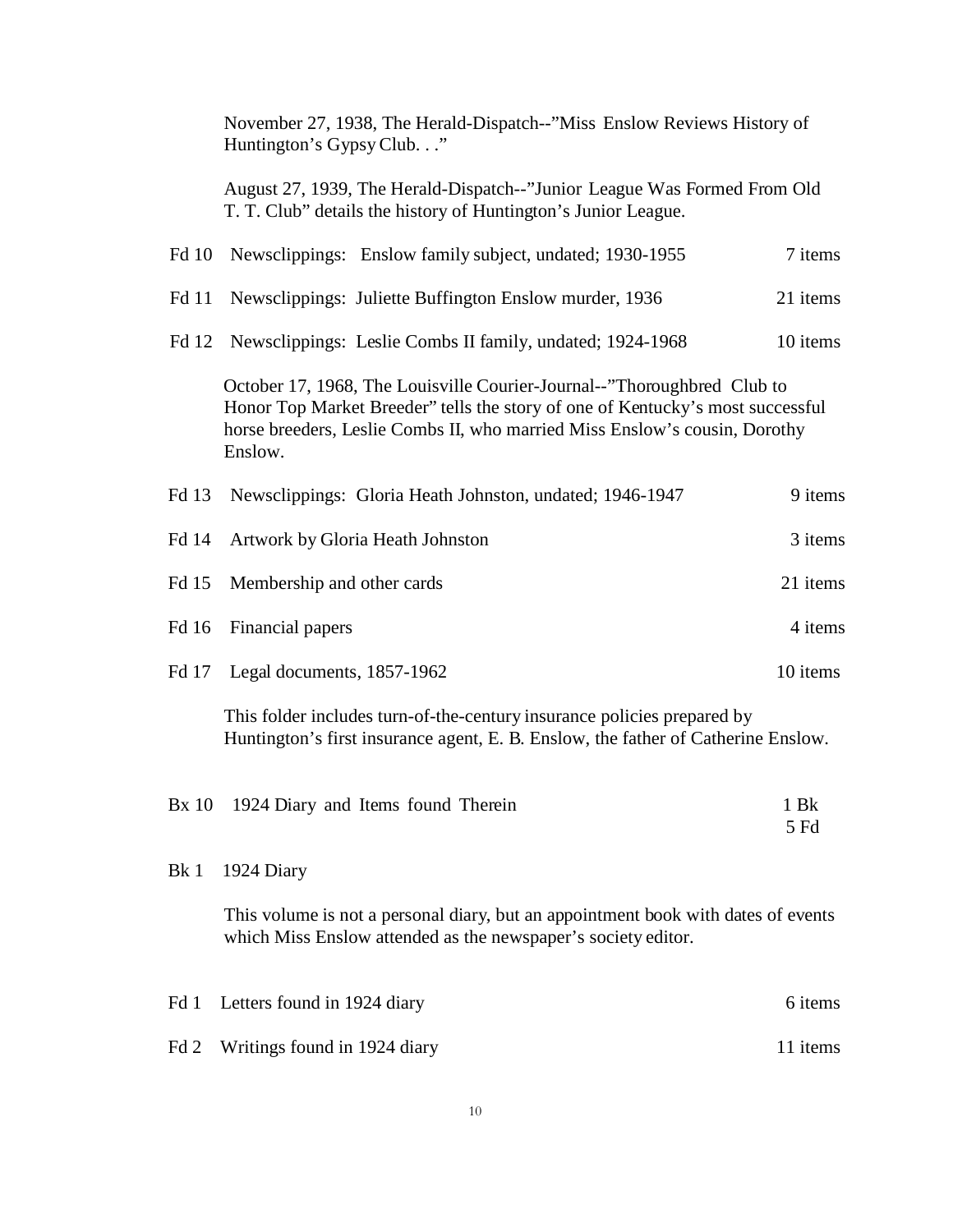This folder includes preliminary news copy for Miss Enslow's society columns.

| Fd 3            | Invitations found in 1924 diary                                                                                                                                                                 | 6 items         |
|-----------------|-------------------------------------------------------------------------------------------------------------------------------------------------------------------------------------------------|-----------------|
| Fd 4            | Newsclippings found in 1924 diary                                                                                                                                                               | 64 items        |
| Fd 5            | Photos and printed material found in 1924 diary                                                                                                                                                 | 13 items        |
|                 |                                                                                                                                                                                                 |                 |
| <b>Bx</b> 11    | Kelly Family Bible and Items found Therein                                                                                                                                                      | 1 Bk            |
| Bk 2            | Kelly Family Bible                                                                                                                                                                              | $1$ Fd          |
|                 | Printed in 1802, and purchased (apparently) by William W. S. Kelly in 1840, this<br>Bible includes extensive handwritten notes on the Kelly family in a set of pages<br>between the Testaments. |                 |
| Fd 1            | Items found in the Bible                                                                                                                                                                        | 23 items        |
|                 | This folder includes a "mental faculties chart" of E. B. Enslow, in which a<br>multitude of his qualities are analyzed and graded on a scale of 1 to 21.                                        |                 |
| <b>Bx</b> 12    | <b>Books 3-13</b>                                                                                                                                                                               | 11 Bk<br>$1$ Fd |
| Bk <sub>3</sub> | Book of children's stories, undated                                                                                                                                                             |                 |
| $Bk$ 4          | Ripley, Frederick H. The Music Primer. New York: American Book<br>Company, 1895.                                                                                                                |                 |
| Bk 5<br>1911.   | Sauerlandt, Max. Michelangelo. Dusseldorf: Karl Robert Langewiesche,                                                                                                                            |                 |
| Bk 6            | The Motion Picture Story [Periodical], 1912.                                                                                                                                                    |                 |
| Bk 7            | Irving, Washington. Seven Selections from "The Sketch Book." Chicago:<br>Ainsworth and Company, 1912.                                                                                           |                 |
| Bk 8            | The Tatler, vol. 1. Huntington High School, 1914.                                                                                                                                               |                 |
| Bk 9            | A Portfolio of Cartoons. Huntington, 1916.                                                                                                                                                      |                 |
|                 |                                                                                                                                                                                                 |                 |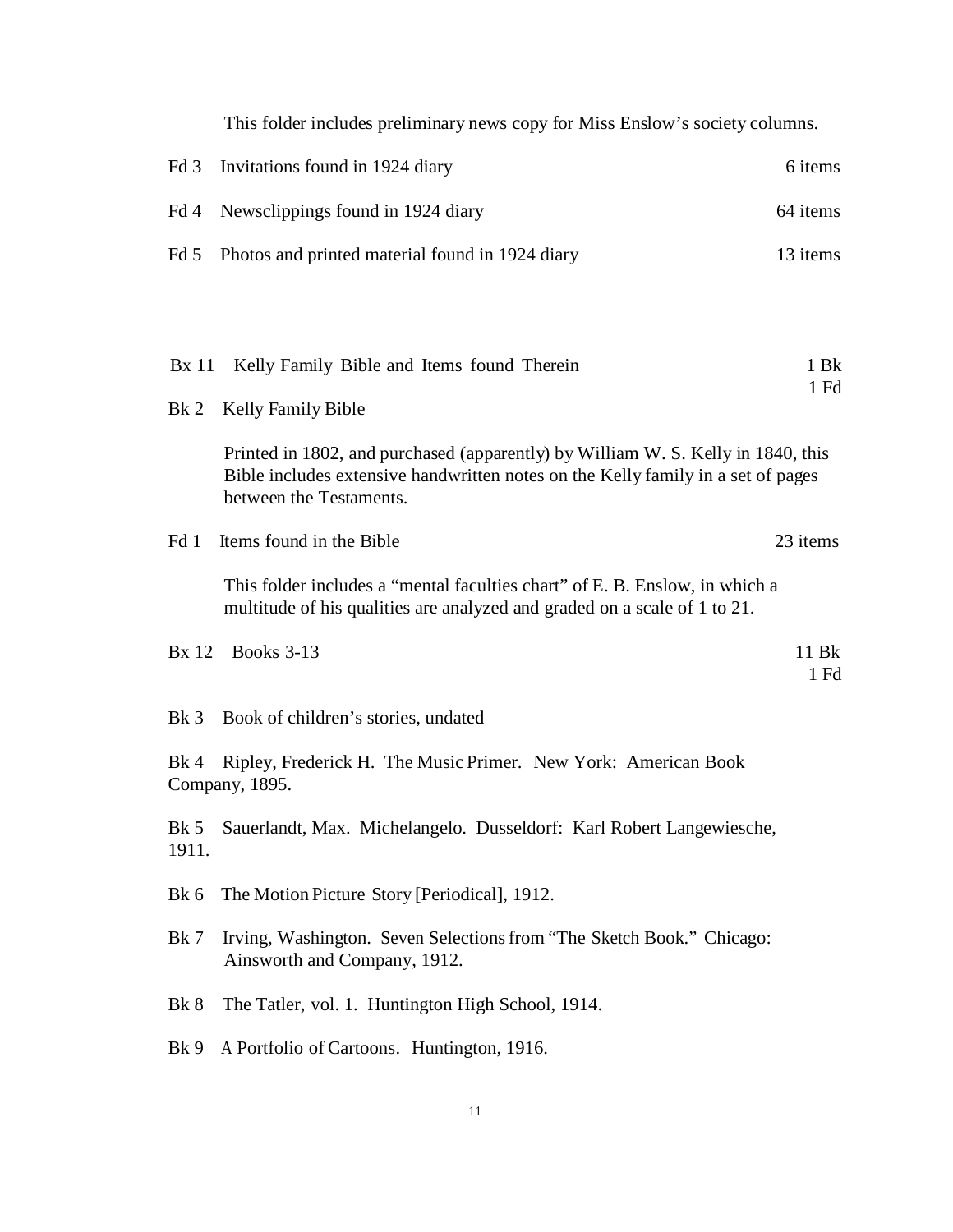|       | The illustrations are caricatures of Huntington's founding fathers and first<br>citizens. |         |
|-------|-------------------------------------------------------------------------------------------|---------|
| Bk 10 | The Tatler, vol. 3. Huntington High School, 1916.                                         |         |
| Bk 11 | The New Testament, King James version, 1941.                                              |         |
| Bk 12 | The List of Society: 1956. New York: Society Listing, Inc., 1956.                         |         |
|       | Bk 13 Western Tour Book. Washington, D.C.: American Automobile<br>Association, 1958.      |         |
|       | Fd 1 Loose pages from the books                                                           | 4 items |
|       | Bx 13 Personal Memorabilia                                                                | 5 Fd    |
|       | Fd 1 Artwork                                                                              | 4 items |
|       | Fd 2 Cloth articles                                                                       | 3 items |
| Fd 3  | Gypsy Club ribbon                                                                         | 1 item  |
|       | Fd 4 Pressed flower book, 1902-1904                                                       | 2 items |
|       | Fd 5 Miscellaneous writings, unidentified                                                 | 5 items |

This folder includes the poem "Moonlight at Mayo's," commemorating the 1922 Mayo/Fetter houseparty in Ashland.

### Bx 14 Artifacts

This box includes items as diverse as a homemade needlepoint wallet and heavy photograph plates.

| Bx 15 Printed Material: Small Items |                                                                                                                                                              | 11 Fd   |
|-------------------------------------|--------------------------------------------------------------------------------------------------------------------------------------------------------------|---------|
| Fd 1 Address books                  |                                                                                                                                                              | 4 items |
| delivered.                          | One of the books in this folder belonged to "Mother Ray," a nurse who served<br>affluent Huntington families. This book seems to be a list of the babies she |         |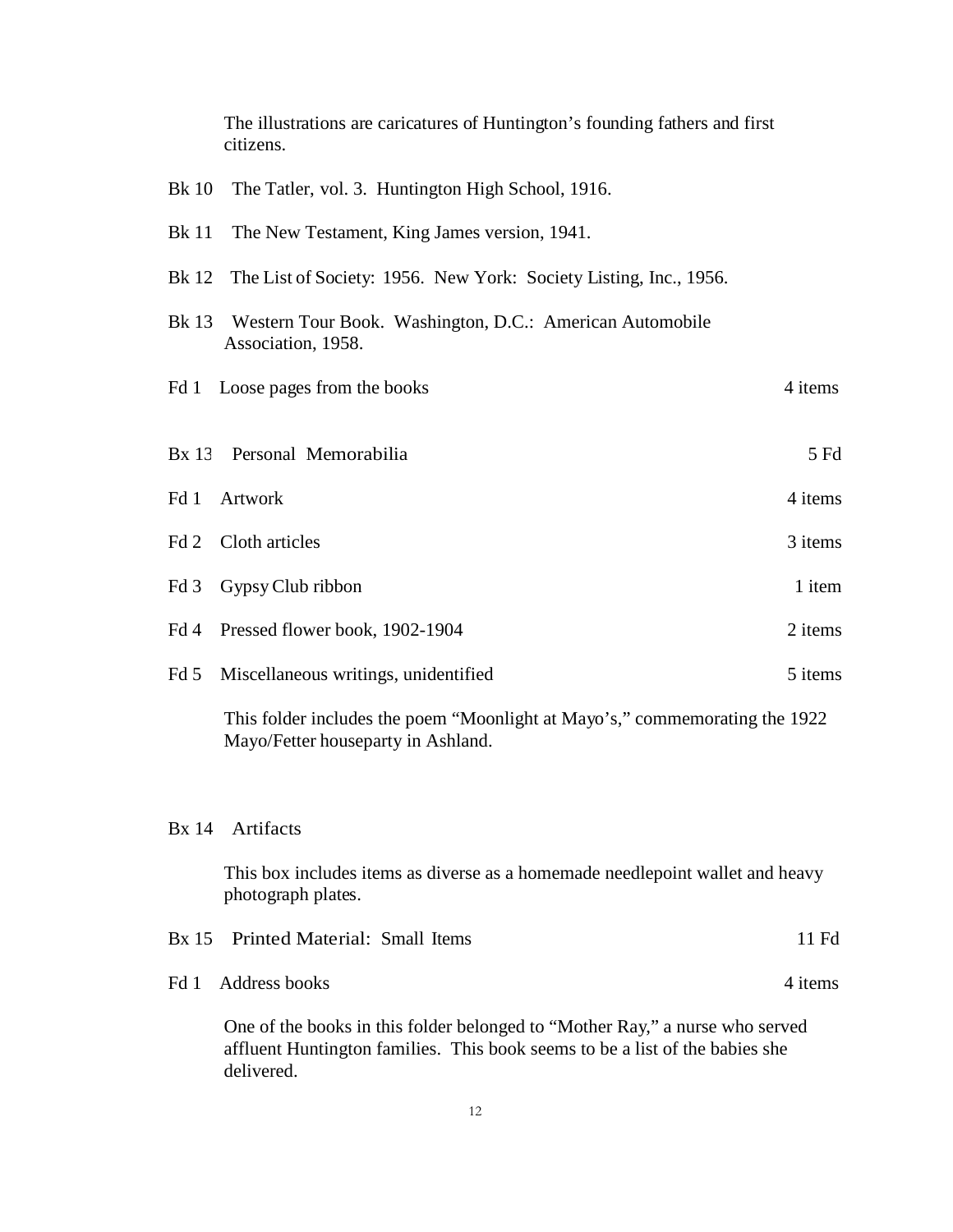|       | Fd 2 Calendars                          | 3 items  |
|-------|-----------------------------------------|----------|
|       | Fd 3 VPI 1912 calendar and programs     | 3 items  |
|       | Fd 4 Calling cards                      | 2 items  |
|       | Fd 5 Greeting cards                     | 5 items  |
|       | Fd 6 Picture post cards                 | 11 items |
|       | Fd 7 Tickets, invitations, and carnets  | 14 items |
|       | Fd 8 YMCA record book for ukelele class | 1 item   |
|       | Fd 9 Washington and Lee stickers        | 5 items  |
|       | Fd 10 Red Cross application form        | 1 item   |
| Fd 11 | Programs                                | 22 items |

One of this folder's items is the program to the first Huntington showing of D. W. Griffith's monumental film "The Birth of a Nation," December 13 to 18, 1915.

|      |                         | Bx 16 Printed Material: Booklets, Music, Posters, and Prints | 16 Fd    |
|------|-------------------------|--------------------------------------------------------------|----------|
|      |                         | Fd 1 Booklets: Chicago World's Fair                          | 4 items  |
|      | Fd 2 Booklets: Drama    |                                                              | 1 item   |
|      | Fd 3 Booklets: History  |                                                              | 4 items  |
|      |                         | Fd 4 Booklets: Huntington                                    | 4 items  |
|      |                         | Fd 5 Booklets: Miscellaneous subjects                        | 8 items  |
|      | Fd 6 Booklets: Politics |                                                              | 3 items  |
| Fd 7 | <b>Booklets: Travel</b> |                                                              | 8 items  |
|      |                         | Fd 8 Booklets: United Nations                                | 10 items |
|      |                         | Fd 9 Booklets: World War II                                  | 3 items  |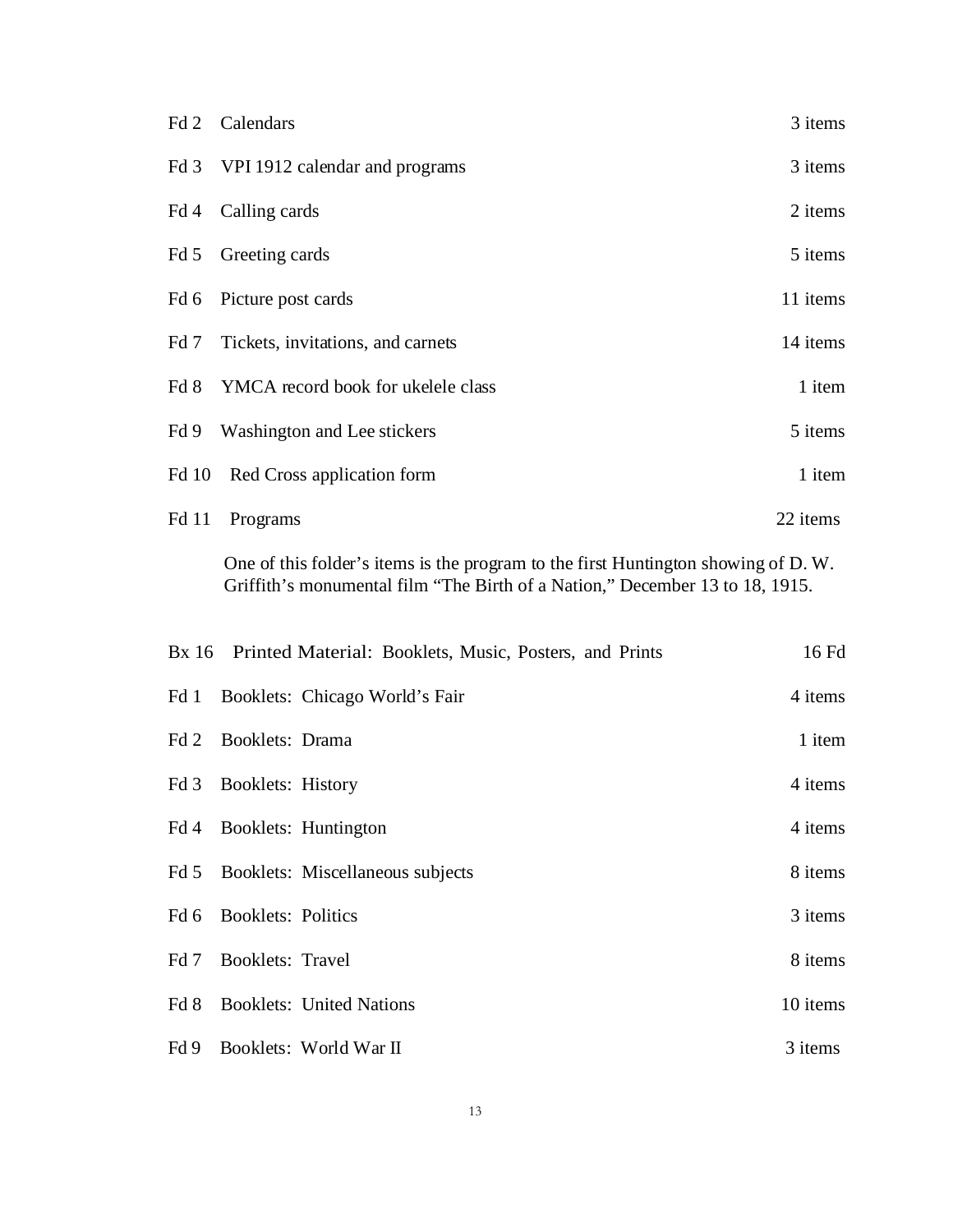| Fd 10 Music: "The Parrot" opera                                      | 1 item   |
|----------------------------------------------------------------------|----------|
| Fd 11<br>Music: Songs                                                | 14 items |
| Fd 12<br>Posters                                                     | 7 items  |
| Fd 13 Print: "Dream of the Carrier Boy"                              | 1 item   |
| Fd 14 Prints: Miscellaneous                                          | 13 items |
| Prints: Portraits<br>Fd 15                                           | 9 items  |
| Miscellaneous printed material<br>Fd 16                              | 6 items  |
| Bx 17 Printed Material: Magazines and Magazine Articles              | 19 Fd    |
| Magazine: The Democratic Digest, April-May 1951<br>Fd 1              | 1 item   |
| Magazine: Fashions of the Hour, 1924<br>Fd 2                         | 1 item   |
| Fd3<br>Magazines: Huntington Saturday Night, May-June 1925           | 6 items  |
| Magazines: Huntington<br>Fd 4                                        | 2 items  |
| Magazine: Life, May 3, 1917<br>Fd 5                                  | 1 item   |
| Magazines: Miscellaneous subjects<br>Fd 6                            | 4 items  |
| Magazines: Motif (Magazine of the Three Arts Club) 1923-1927<br>Fd 7 | 4 items  |
| Magazine: The New York Sub, September 3, 1833<br>Fd 8                | 1 item   |
| Fd 9 Magazines: Show business                                        | 4 items  |
| <b>Fd</b> 10<br>Magazines: World War II                              | 4 items  |
| Magazines: Writer's Journal, 1950<br>Fd 11                           | 2 items  |
| Fd 12<br>Magazines articles: Art, undated; 1923-1929                 | 17 items |
| Fd 13<br>Magazine articles: Children, undated; 1935-1960             | 5 items  |
| Magazine articles: Dancing, undated; 1914<br>Fd 14                   | 2 items  |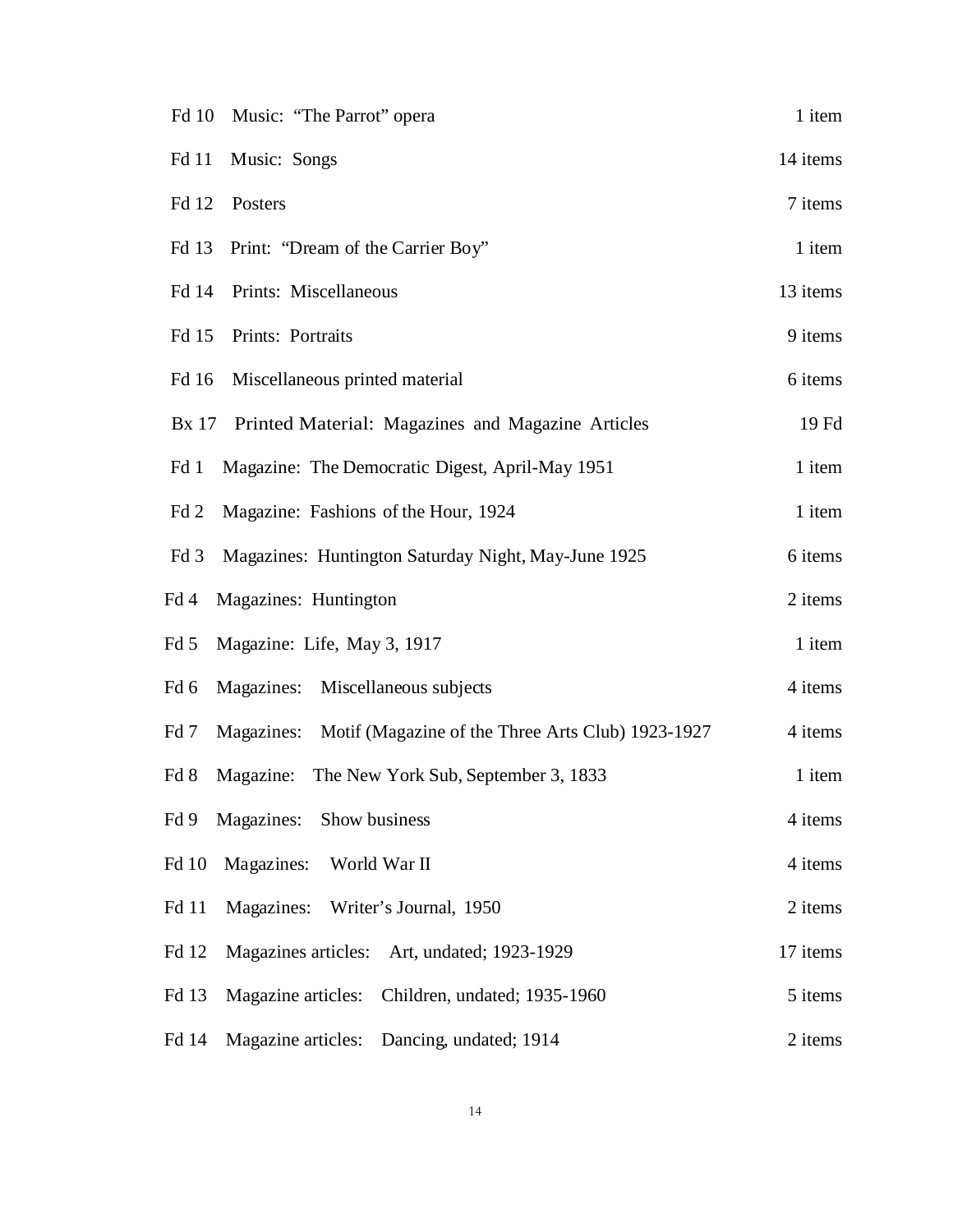| Fd 15           | Magazine articles:                      | Fashion, undated; 1922                                                                                                                                                                             | 3 items  |
|-----------------|-----------------------------------------|----------------------------------------------------------------------------------------------------------------------------------------------------------------------------------------------------|----------|
| Fd 16           | Magazine articles:                      | Miscellaneous subjects, undated; 1942-1957                                                                                                                                                         | 8 items  |
| Fd 17           | Magazine articles:                      | Show business, undated; 1932-1953                                                                                                                                                                  | 8 items  |
| Fd 18           | Magazine articles:                      | Tennis, undated; 1950                                                                                                                                                                              | 2 items  |
| Fd 19           | Magazine articles:                      | World War II, undated; 1941-1944                                                                                                                                                                   | 6 items  |
| <b>Bx</b> 18    | <b>Printed Material:</b>                | Newspaper Clippings                                                                                                                                                                                | 29 Fd    |
| Fd 1            | Animals, undated; 1945-1955             |                                                                                                                                                                                                    | 22 items |
| Fd 2            | Arts, undated; 1913-1969                |                                                                                                                                                                                                    | 33 items |
| Fd <sub>3</sub> | Cartoons, undated; 1948-1958            |                                                                                                                                                                                                    | 14 items |
| Fd 4            | Diseases, undated; 1936-1954            |                                                                                                                                                                                                    | 7 items  |
| Fd 5            | Fashions and beauty, undated; 1947-1954 |                                                                                                                                                                                                    | 8 items  |
| Fd 6            | History (local), undated; 1921-1970     |                                                                                                                                                                                                    | 25 items |
|                 | and the ministry of Dr. W. P. Walker.   | December 25, 1921, The Huntington Advertiser--"Dr. Walker and the Baptists Big<br>Factors." is a full-page review of the history of the Fifth Avenue Baptist Church                                |          |
|                 |                                         | March 13, 1931, The Huntington Herald-Advertiser--"Former Huntingtonian<br>Recalls Events of Early Days" is a long list of anecdotes relating to life in<br>Huntington during the 1880s and 1890s. |          |
| Fd <sub>7</sub> | Holidays, undated; 1936-1965            |                                                                                                                                                                                                    | 7 items  |
| Fd 8            |                                         | Horse shows and races (out-of-town), undated; 1942-1947                                                                                                                                            | 5 items  |
| Fd 9            |                                         | Kentucky miscellaneous subjects, undated; 1946                                                                                                                                                     | 6 items  |
| Fd 10           |                                         | Miscellaneous (non-WV or KY), undated; 1936-1956                                                                                                                                                   | 44 items |
| Fd 11<br>$A-W$  |                                         | Miscellaneous titled news columns (not by C. B. E.), no author given;                                                                                                                              | 37 items |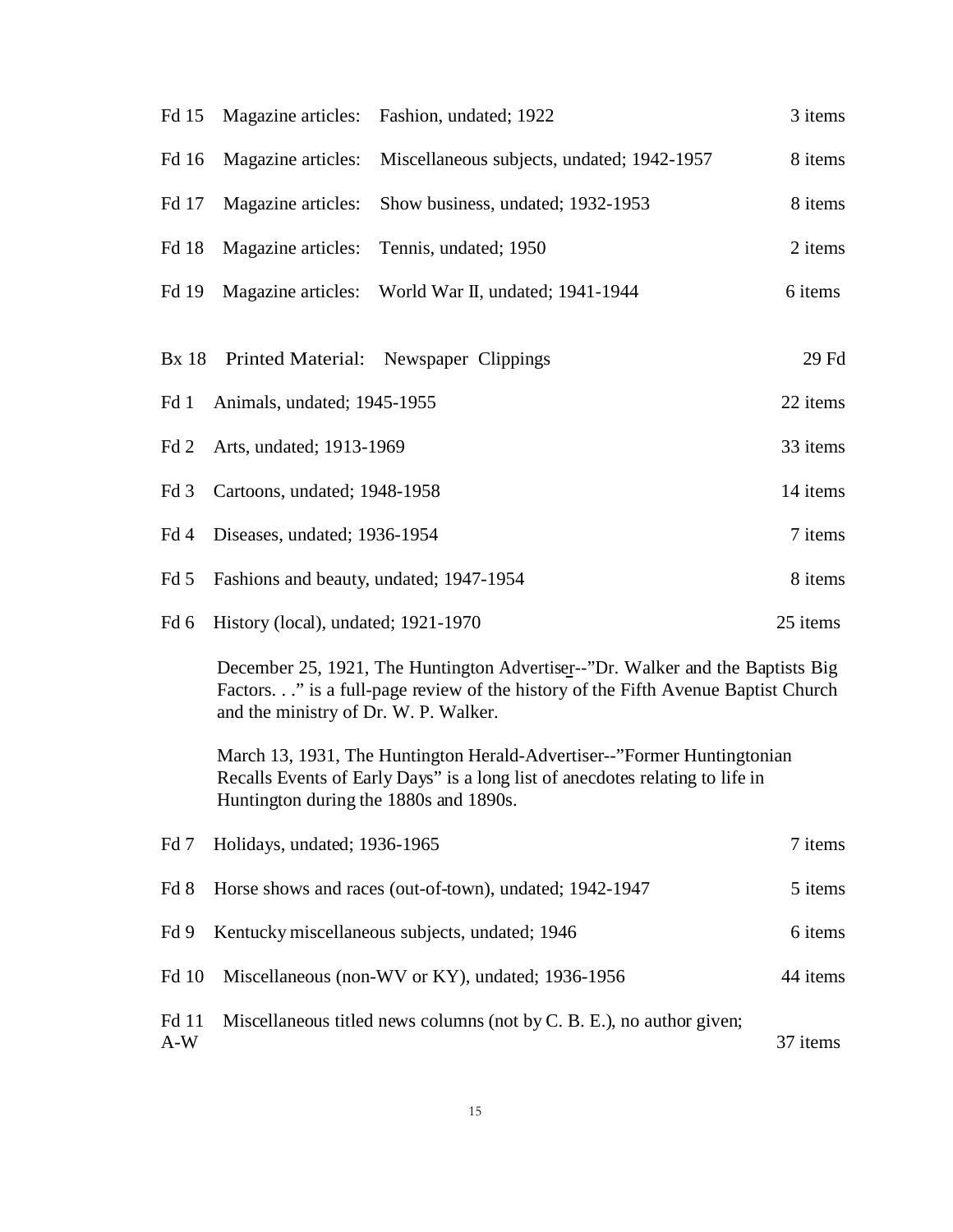This folder includes major tributes to Omar T. Frick, F. Witcher McCullough, Judge Elliot Northcott, Gustavus A. Nortchcott, C. Lloyd Ritter, Sr., Buford Tynes, and Ernest M. Watts.

| Fd 13        |                   | Politics, undated; 1944-1956                              | 19 items |
|--------------|-------------------|-----------------------------------------------------------|----------|
| Fd 14        | "Society":        | Club meetings (Huntington), undated; 1948-1956            | 13 items |
| Fd 15        | "Society":        | Debutantes, undated; 1952-1953                            | 10 items |
| Fd 16        | "Society":        | General subject, undated; 1931-1954                       | 46 items |
| Fd 17        | "Society":        | Gypsy Club, 1939                                          | 2 items  |
| Fd 18        | "Society":        | Junior League, undated; 1930-1954                         | 24 items |
| Fd 19        | "Society":        | Out-of-State, undated; 1939-1969                          | 16 items |
| Fd 20        | "Society":        | Visitors, undated; 1939-1953                              | 19 items |
| Fd 21        | "Society":        | Weddings, undated; 1933-1953                              | 52 items |
| Fd 22        |                   | Sports, undated; 1922-1969                                | 19 items |
| Fd 23        |                   | West Virginia miscellaneous subjects, undated, 1932-1961  | 14 items |
| Fd 24        |                   | West Virginians (non-"Society" items), undated; 1939-1953 | 20 items |
| Fd 25        |                   | Women's studies: Miscellaneous, undated; 1936-1950        | 11 items |
| Fd 26        | World War I, 1918 |                                                           | 1 item   |
| Fd 27        | World War II:     | General subject, undated; 1939-1945                       | 29 items |
| <b>Fd 28</b> | World War II:     | Hollywood Victory Caravan in Chicago, 1942                | 7 items  |
| Fd 29        | World War II:     | Rationing, undated; 1942                                  | 8 items  |
|              |                   |                                                           |          |

Bx 19 Scrapbooks 2-5 4 Sbk

16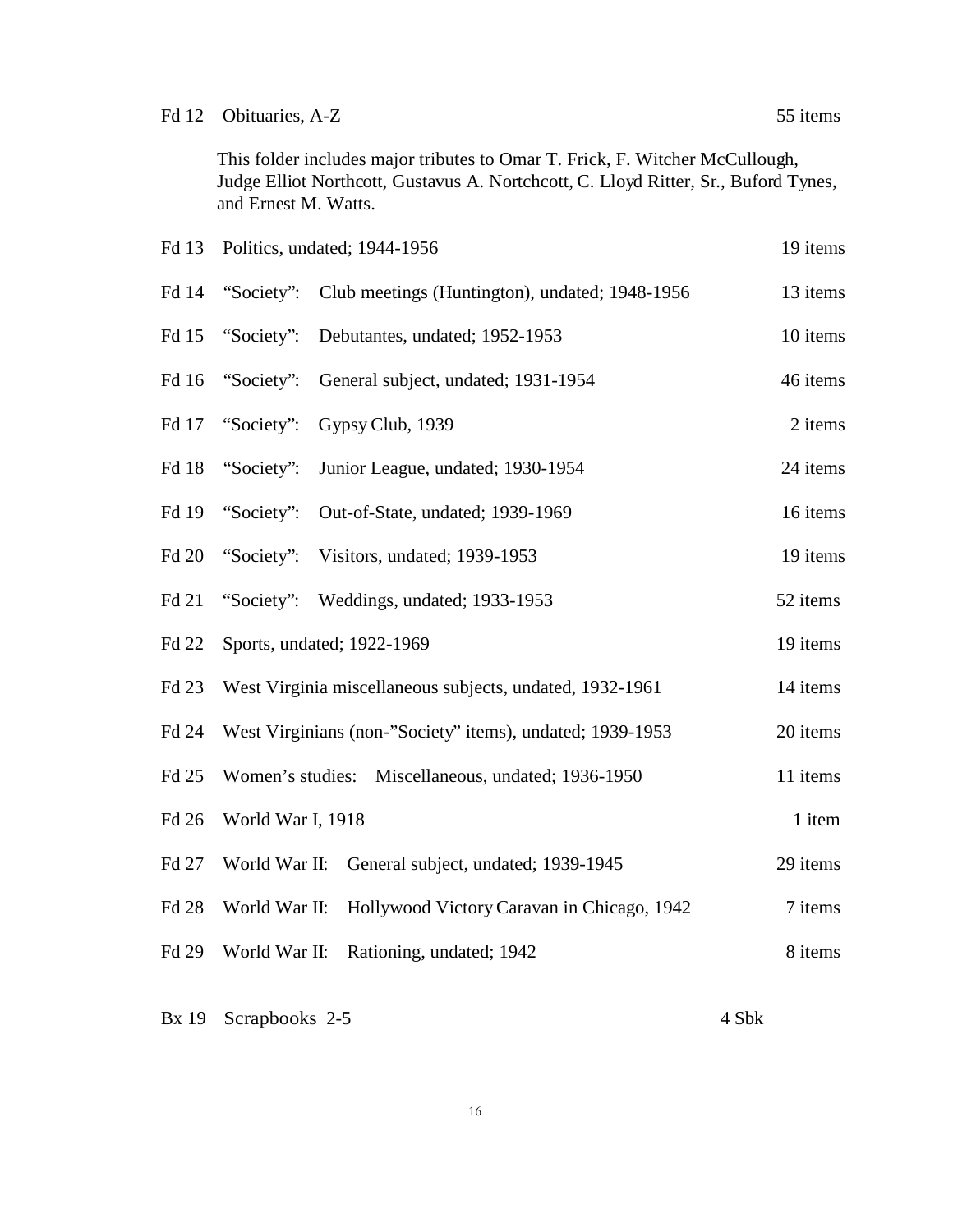Sbk 2 Childhood Scrapbook of Alice Enslow, sister of F. B. Enslow and E. B. Enslow

Alice, who married Richard Peckham, died in 1897 at the age of forty-eight, leaving no children. This book came into the possession of Mrs. E. B. Enslow, and consists chiefly of poetry clippings and art prints.

- Sbk 3 Scrapbook of prescriptions, remedies, and household hints, 1890-1900s
- Sbk 4 Scrapbook prepared by Constance Bliss Enslow for C. B. E., 1920s-1930s
- Sbk 5 Scrapbook of newspaper articles (some by C. B. E.), 1930s
- Bx 20 Scrapbook 6 1 Sbk

Sbk 6 Scrapbook/Photo album of C. B. E.

This book contains many photos of the T. T. Club girls and of Miss Enslow's travels.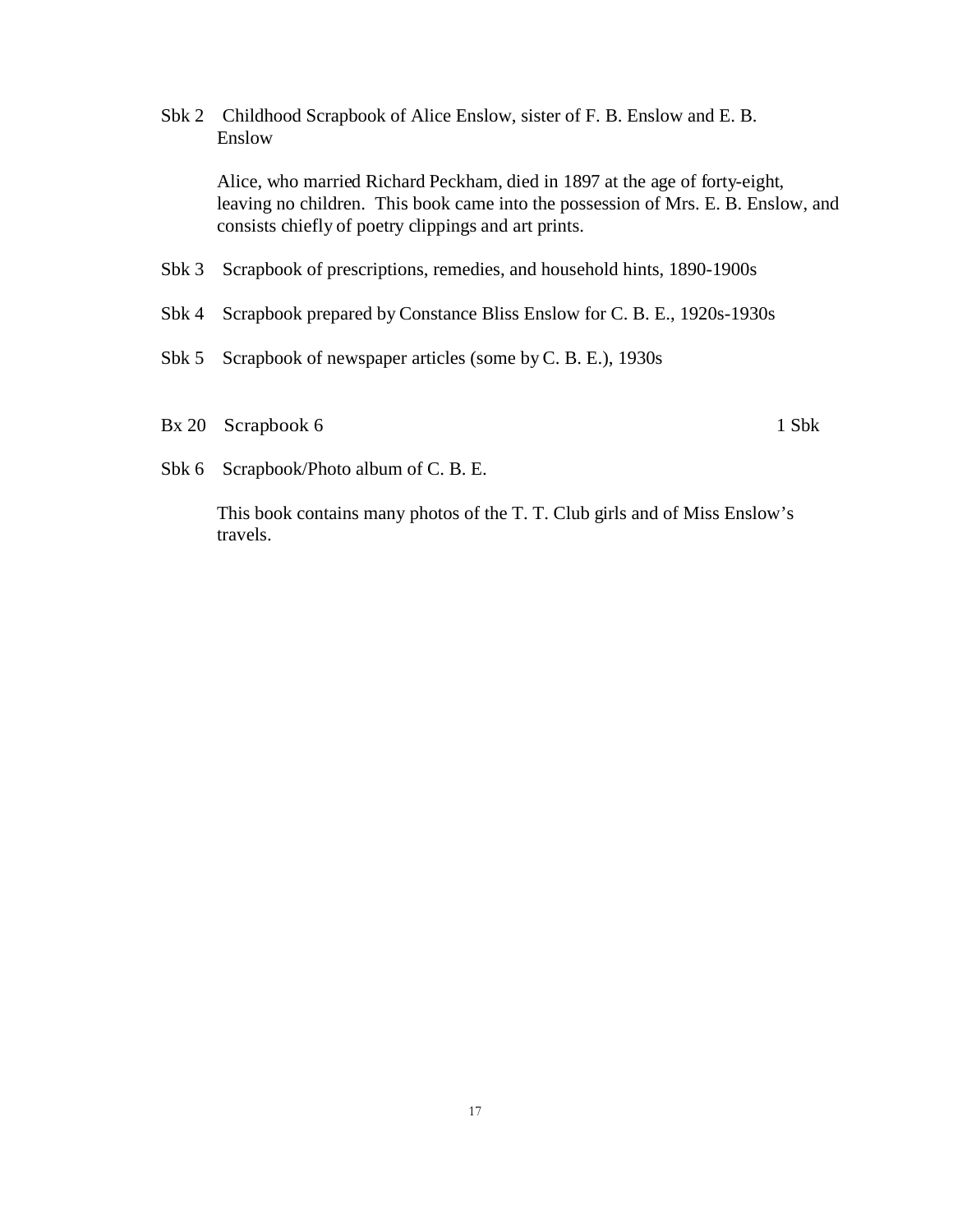# IV. Organization and Civic Papers

| Bx 21 | Organization and Civic Papers                                                         | 8 Fd<br>1 Sbk |
|-------|---------------------------------------------------------------------------------------|---------------|
| Fd 1  | Democratic National Committee items                                                   | 2 items       |
|       | Fd 2 AWVS: Correspondence (not addressed to C. B. E.), undated; 1943                  | 2 items       |
|       | Fd 3 AWVS: Magazines and brochures                                                    | 8 items       |
|       | Fd 4 AWVS: Miscellaneous items                                                        | 13 items      |
| Fd 5  | AWVS and related groups: newsclippings                                                | 9 items       |
| Fd 6  | Marathon dance                                                                        | 5 items       |
|       | Fd 7/Sbk 7 Scrapbook of marathon dance, 1930s                                         | 1 item        |
|       | This book chronicles a celebrated marathon dance held in Huntington's Vanity<br>Fair. |               |
| Fd 8  | Junior Auxiliary of Children's Hospital                                               | 1 item        |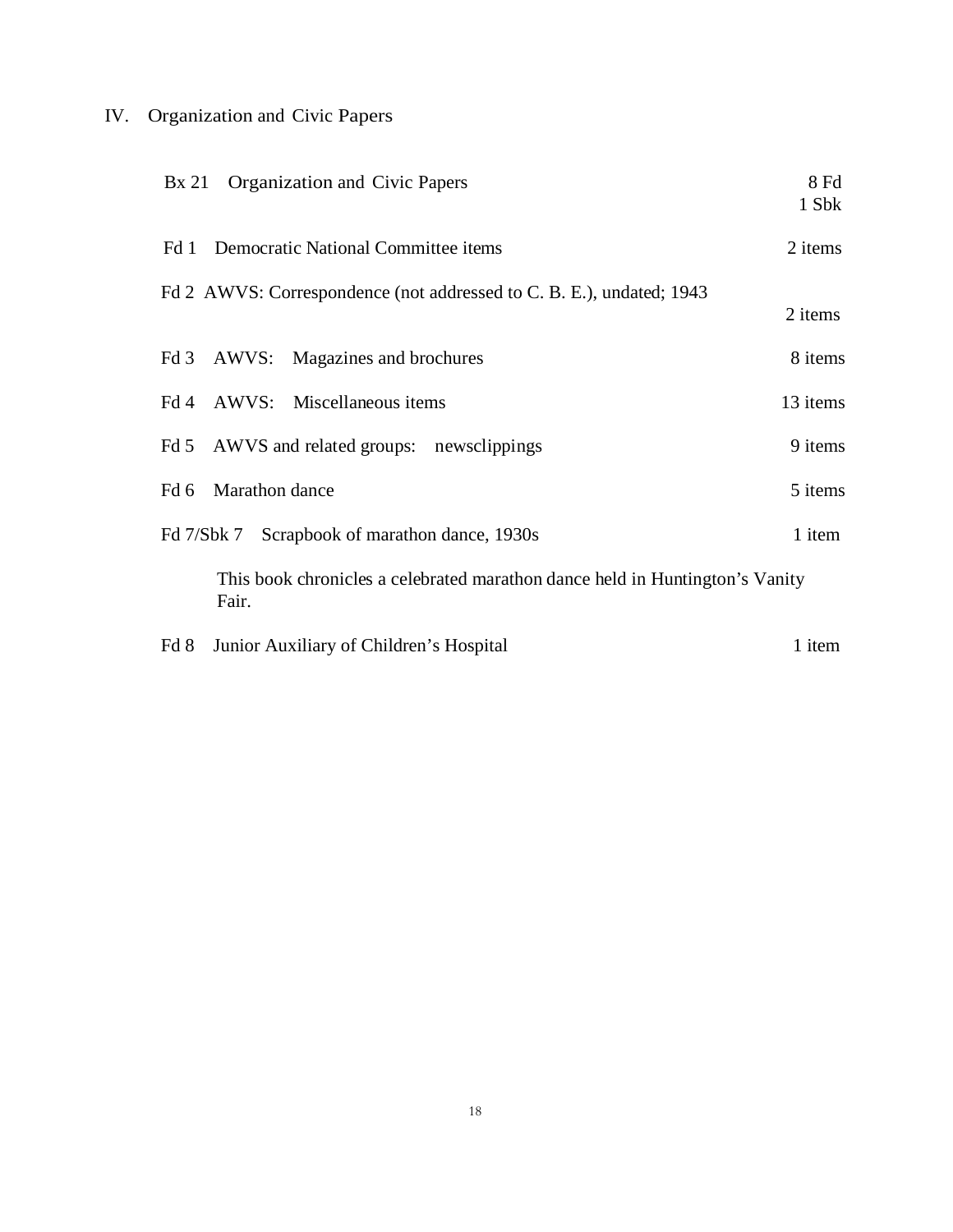## V. Files on Notable Persons

| Bx 22 News clippings of Notable Persons                               | 27 Fd<br>1 Sbk |
|-----------------------------------------------------------------------|----------------|
| Miscellaneous notable men: Lionel Barrymore to Mark Van Doren<br>Fd 1 | 19 items       |
| Fd2<br>Miscellaneous notable women: Maud Adams to Mrs. David Wing     | 26 items       |
| Fd 3<br>Elizabeth Arden                                               | 2 items        |
| Fd 4<br>Tallulah Bankhead                                             | 2 items        |
| Fd 5<br>Alben Barkley                                                 | 4 items        |
| <b>Billy Blanks</b><br>Fd 6                                           | 7 items        |
| Fd 7<br>Dagmar (Virginia Egnor)                                       | 11 items       |
| Fd 8<br>Dionne Quintuplets                                            | 5 items        |
| Eisenhower family<br>Fd 9                                             | 3 items        |
| <b>Fd</b> 10<br>Lt. Gen. Delos C. Emmons                              | 3 items        |
| Fd 11<br>English royal family                                         | 31 items       |
| Katherine Hepburn<br>Fd 12                                            | 3 items        |
| Fd 13<br>Joan Hyldoft                                                 | 3 items        |
| Christine Jorgensen<br>Fd 14                                          | 2 items        |
| Fd 15<br>Elissa Landi                                                 | 4 items        |
| Fd 16<br>Charles A. Lindbergh                                         | 4 items        |
| Fd 17<br>Gen. Douglas MacArthur                                       | 4 items        |
| Fd 18<br>Mary Martin                                                  | 7 items        |
| Alfred T. Proctor<br>Fd 19                                            | 11 items       |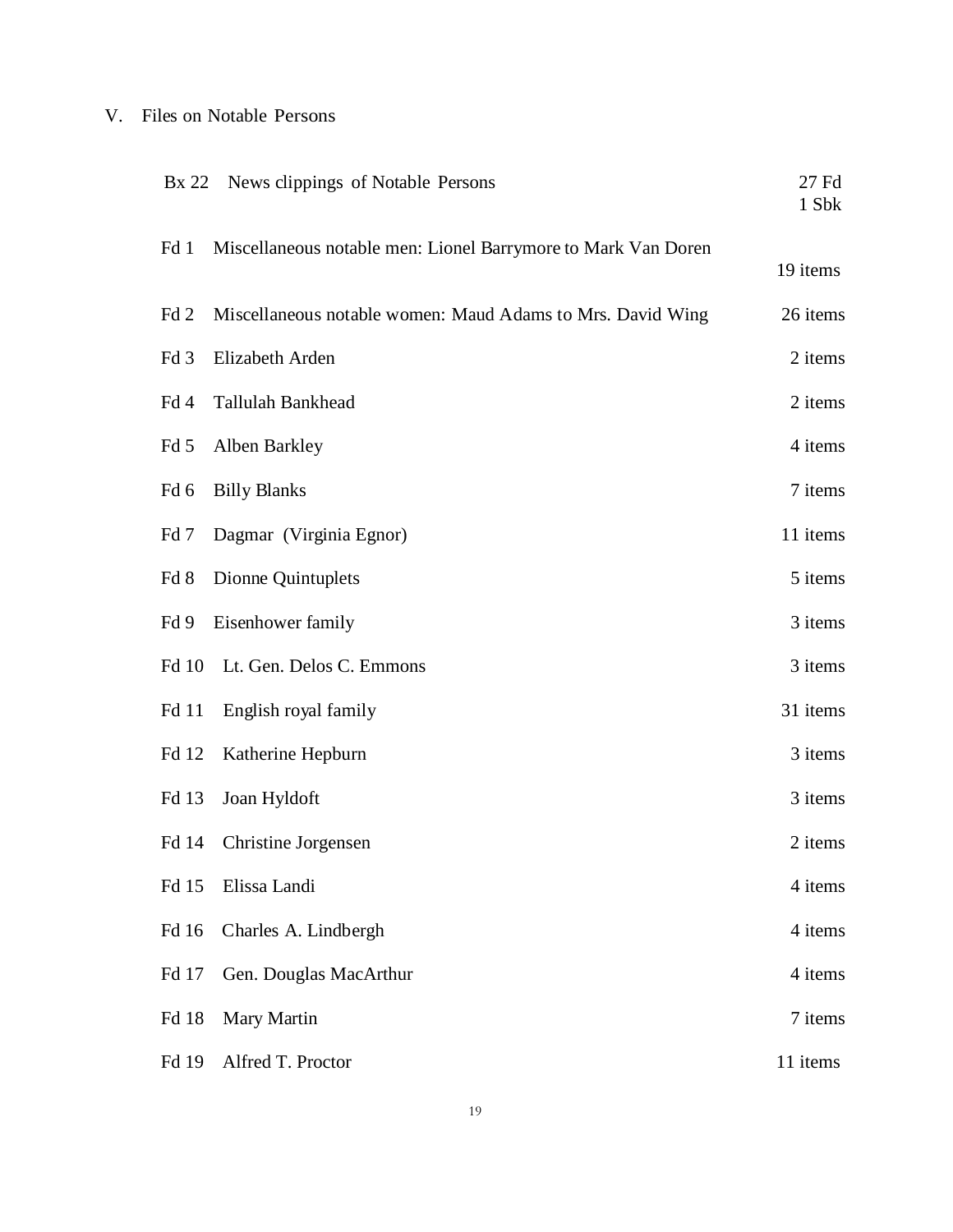| Fd 20 Franklin D. Roosevelt family   | 31 items |
|--------------------------------------|----------|
| Fd 21 Jesse Stuart                   | 2 items  |
| Fd 22/Sbk 8 Gloria Swanson Scrapbook | 1 item   |
| Fd 23 Gloria Swanson                 | 6 items  |
| Fd 24 Jean Thomas                    | 1 item   |
| Fd 25 Harry S. Truman                | 11 items |
| Fd 26 Vinson family                  | 9 items  |
| Fd 27 Woodrow Wilson                 | 8 items  |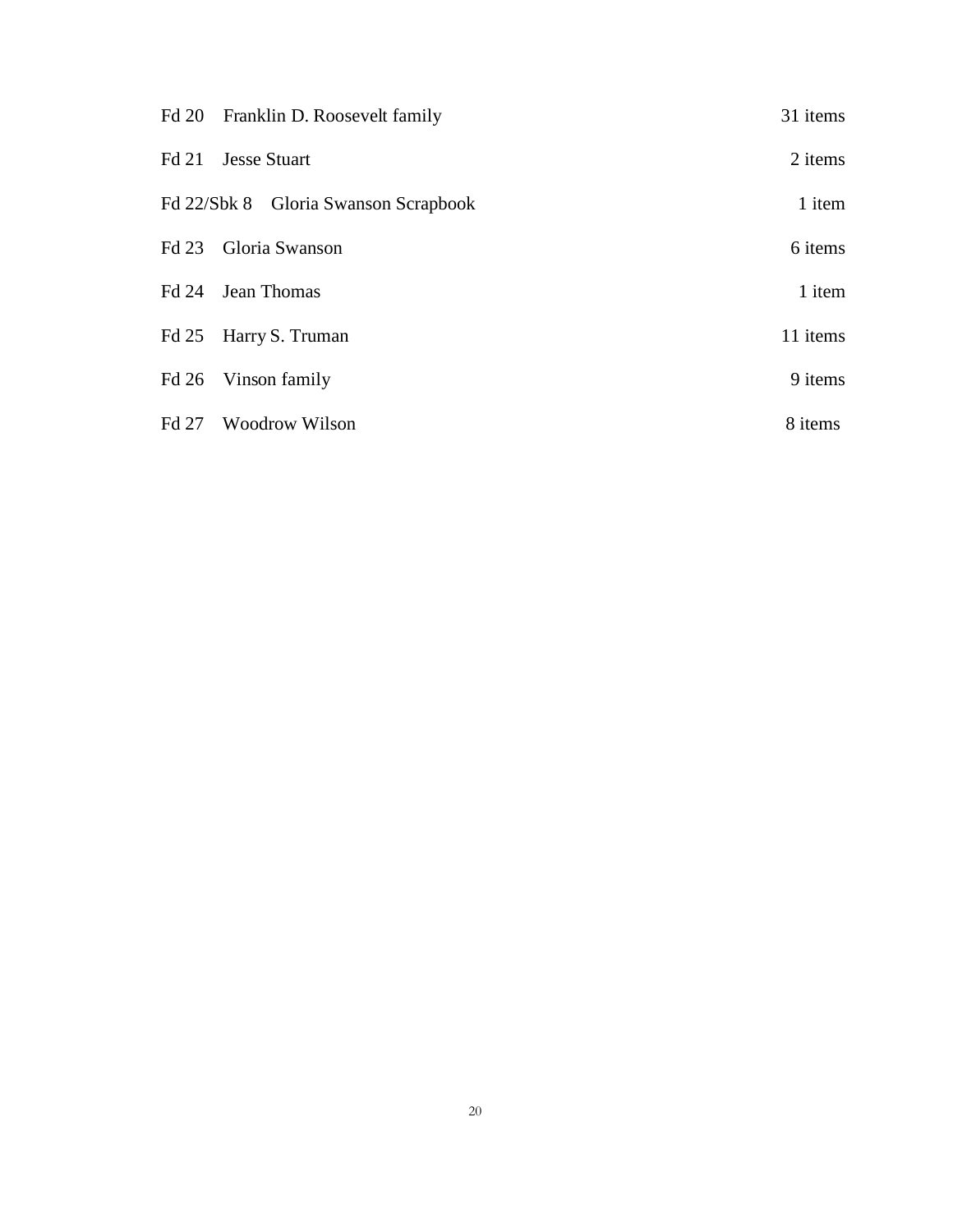# VI. Photographs

| <b>Enslow Family Photographs</b><br>Bx 23                          | 18 Fd    |
|--------------------------------------------------------------------|----------|
| Photos of C. B. E. alone<br>Fd 1                                   | 14 items |
| Fd <sub>2</sub><br>Photos of C. B. E. with other people            | 18 items |
| Fd 3<br>Photos of C. B. E. with other people                       | 16 items |
| Snapshots of C. B. E.<br>Fd 4                                      | 30 items |
| Photo of C. B. E. found in Sbk 12<br>Fd 5                          | 1 item   |
| Photos of C. B. E. during Travel Editors' tour of Kentucky<br>Fd 6 | 9 items  |
| Photos of Enslow family<br>Fd 7                                    | 22 items |
| Fd 8<br>Photos of Enslow family                                    | 16 items |
| <b>Bx</b> 24<br>Identified Photographs, A-M                        | 20 Fd    |
| Identified Photographs, M-Z<br>Bx 25                               | 13 Fd    |
| Individual Photograph Files on Notable Persons<br><b>Bx</b> 26     | 22 Fd    |
| Maud Adams<br>Fd 1                                                 | 2 items  |
| Fd 2<br>Tallulah Bankhead                                          | 3 items  |
| Fd 3<br>Katherine Cornell                                          | 5 items  |
| Fd 4<br>Dagmar (Virginia Egnor)                                    | 6 items  |
| Dionne Quintuplets<br>Fd 5                                         | 5 items  |
| Fd 6<br>Gable and Lombard                                          | 8 items  |
| Fd <sub>7</sub><br>Greta Garbo                                     | 22 items |
| Fd 8<br>Pope John XXIII                                            | 18 items |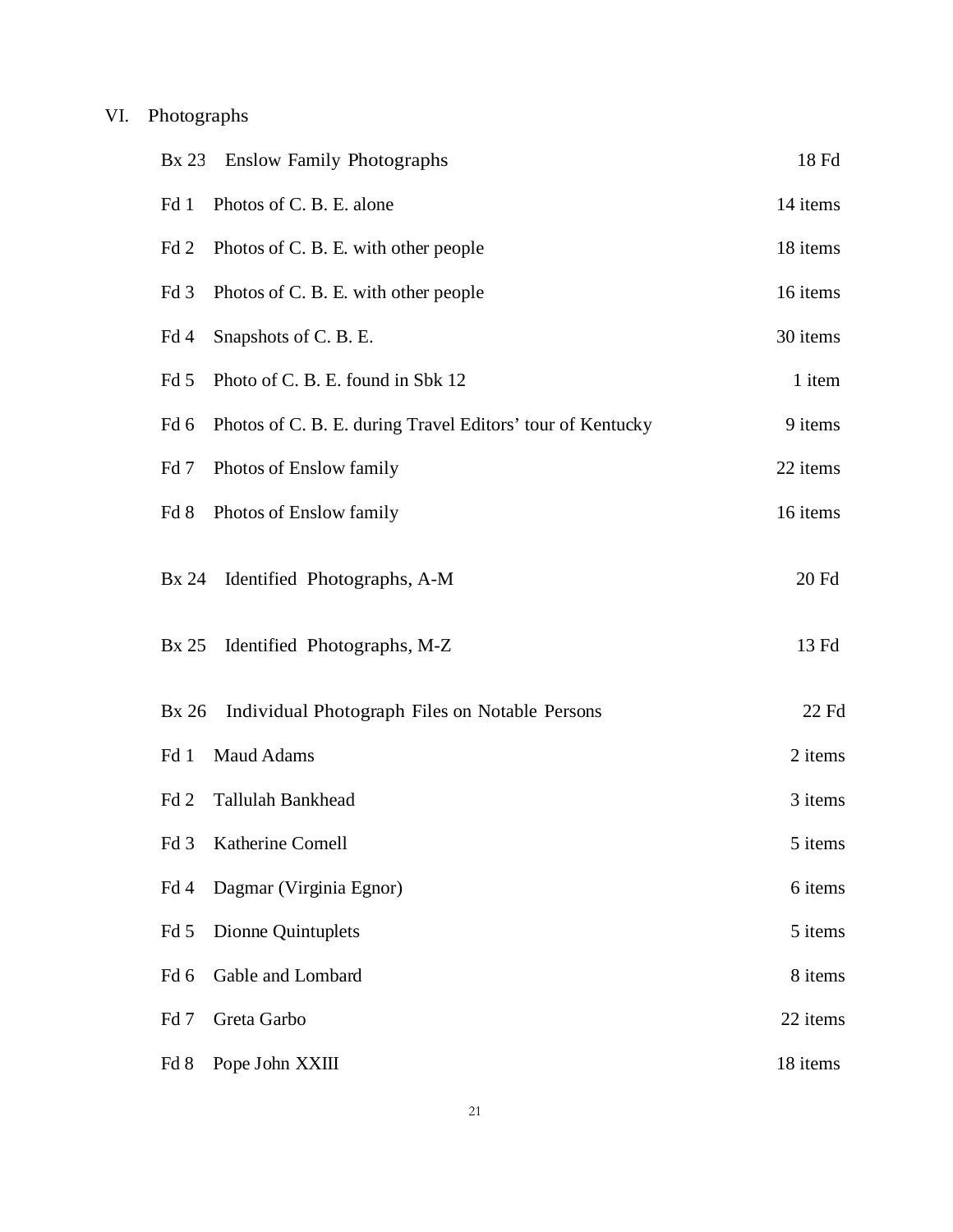| Fd 9            | Elissa Landi                                                               | 17 items |
|-----------------|----------------------------------------------------------------------------|----------|
| <b>Fd</b> 10    | Ken Hechler                                                                | 3 items  |
| <b>Fd</b> 11    | Fay Lanphier, Miss America 1925                                            | 1 item   |
| Fd 12           | Mary Martin                                                                | 3 items  |
| Fd 13           | Miss World-USA 1963 contestants                                            | 5 items  |
| Fd 14           | <b>Sally Rand</b>                                                          | 13 items |
| Fd 15           | Nelson Rockefeller                                                         | 10 items |
| Fd 16           | Will Rogers                                                                | 2 items  |
| Fd 17           | Franklin D. Roosevelt family                                               | 15 items |
| Fd 18           | Gloria Swanson                                                             | 10 items |
| Fd 19           | <b>Marion Talley</b>                                                       | 2 items  |
| <b>Fd 20</b>    | Tilden (tennis champion)                                                   | 7 items  |
| Fd 21           | <b>Judge Fred Vinson</b>                                                   | 7 items  |
| <b>Fd 22</b>    | Duke and Duchess of Windsor                                                | 21 items |
| <b>Bx</b> 27    | Photographs of Notable Persons, A-Z                                        | 10 Fd    |
|                 | Bx 28 Photographs of Identified Miscellaneous Subjects, F-T, and Negatives | 8 Fd     |
| Fd 1            | Florence Nightingale Junior Red Cross Auxiliary                            | 2 items  |
| Fd 2            | The Greenbrier                                                             | 52 items |
| Fd <sub>3</sub> | Horace P. Martin home                                                      | 6 items  |
| Fd 4            | Huntington High School class of 1917                                       | 1 item   |
| Fd 5            | HUPCO sale to Hawaiian owners                                              | 4 items  |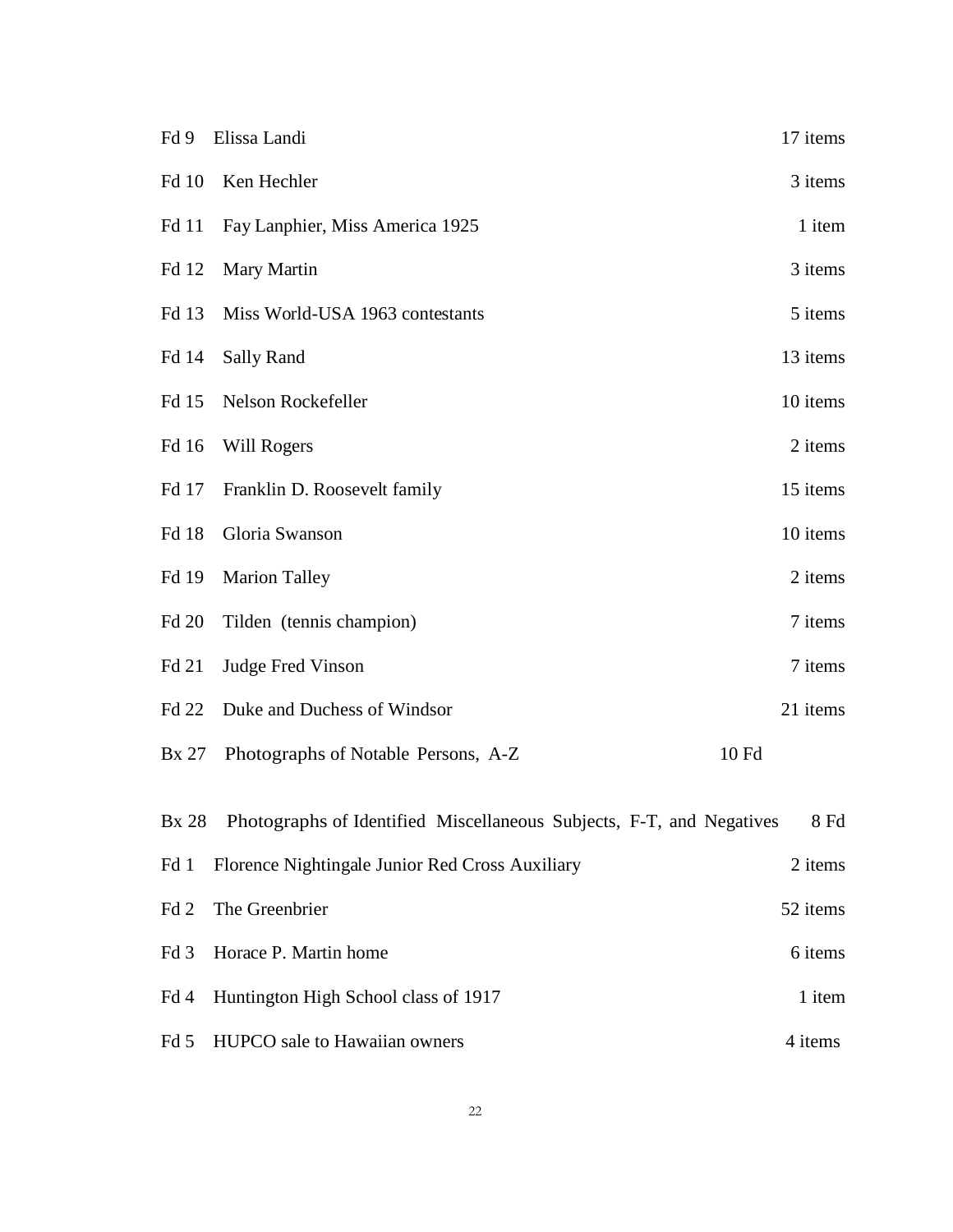|      | Fd 6 Huntington Theatre                       | 1 item   |
|------|-----------------------------------------------|----------|
|      | Fd 7 Travel Editors' tour of Kentucky         | 5 items  |
| Fd 8 | <b>Negatives</b>                              | 17 items |
|      | Bx 29 Unidentified Photographs of Individuals | 10Fd     |

Bx 30 Unidentified Photographs of Pairs, Groups, Animals, and Miscellaneous 22 Fd 22 Fd Subjects 22 Fd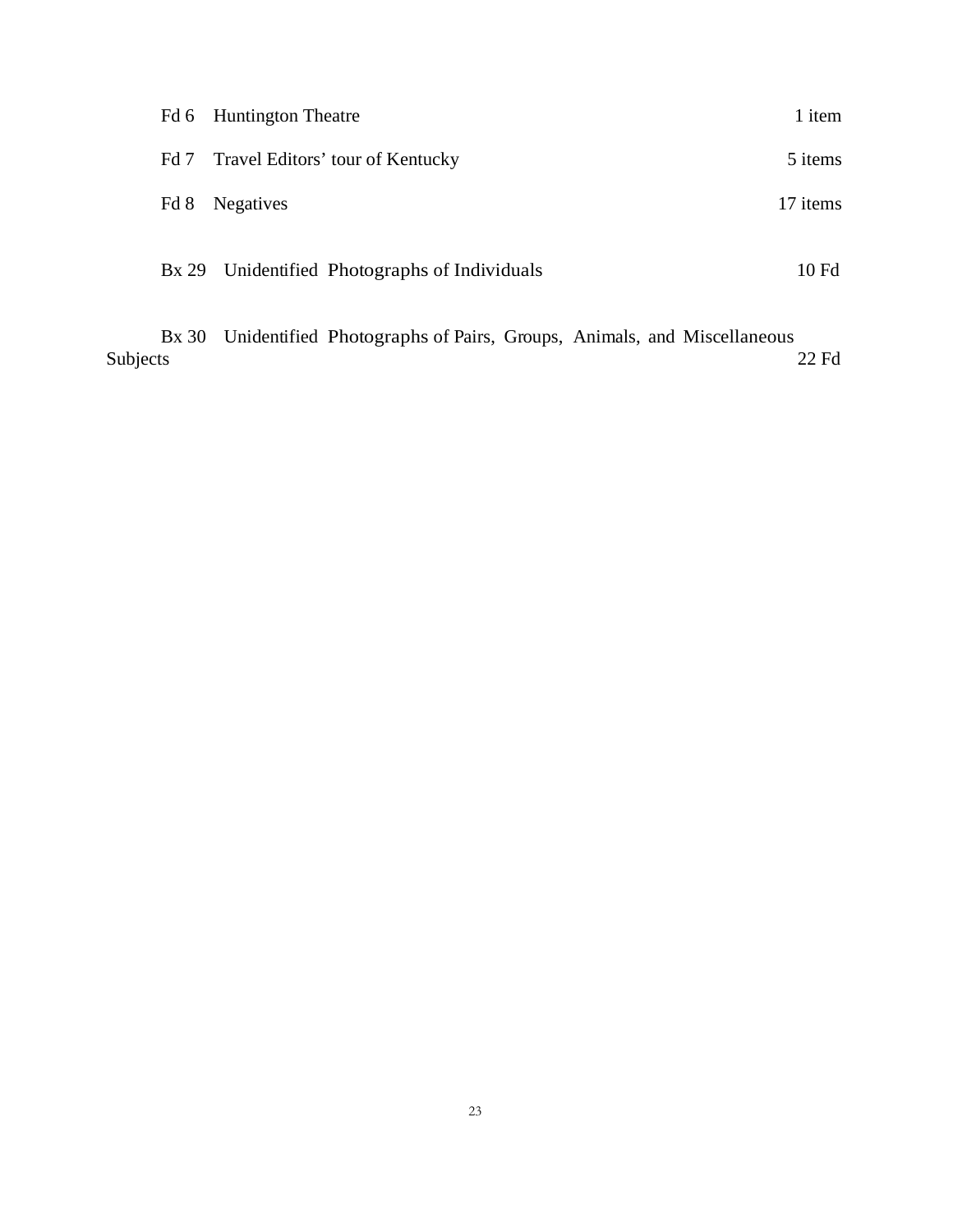## VII. Oversized Items

| Bx 31           | Scrapbooks 9-11 and Items Found Therein                                                                                                                                                                                                                                         | 3 Sbk<br>4 Fd |
|-----------------|---------------------------------------------------------------------------------------------------------------------------------------------------------------------------------------------------------------------------------------------------------------------------------|---------------|
| Sbk 9           | Scrapbook of Mrs. E. B. Enslow                                                                                                                                                                                                                                                  |               |
|                 | This book includes Mrs. Enslow's 1890 wedding invitation pasted on the back<br>cover, in addition to numerous art prints, poems, and magazine articles of the<br>1880s and 1890s.                                                                                               |               |
|                 | Sbk 10 T. T. Club scrapbook, 1915-1916                                                                                                                                                                                                                                          |               |
|                 | This is a scrapbook of a prestigious club of Huntington debutantes, of which<br>Catherine Enslow was president in 1915-16.                                                                                                                                                      |               |
| Fd 1            | Letters found in scrapbook 10                                                                                                                                                                                                                                                   | 4 items       |
|                 | February 6, 1916--Huntington, WV: Letter of resignation as treasurer of the T.T.<br>Club from Jenny Eloise Campbell to her fellow club members, because " I<br>cannot keep on taking other people's money to pay for our personal debts with a<br>clear conscience."            |               |
| Fd 2            | Miscellaneous printed items found in scrapbook 10                                                                                                                                                                                                                               | 10 items      |
|                 | June 7, 1920--Illustrated fashion catalogue of the Boggs and Buhl store.                                                                                                                                                                                                        |               |
| Fd <sub>3</sub> | Writings found in scrapbook 10                                                                                                                                                                                                                                                  | 9 items       |
| Fd 4            | Newsclippings found in scrapbook 10                                                                                                                                                                                                                                             | 64 items      |
|                 | August 20, 1916, The Huntington Herald-Dispatch--"Homecoming of Anna<br>Fitziu" announces the Huntington-born soprano's guest appearance in a concert<br>under the auspices of the Huntington Choral Association. The articles includes an<br>in-depth biography of the singer. |               |
| $S$ b $k$ 11    | Radio career scrapbook of Catherine Enslow, 1930s                                                                                                                                                                                                                               |               |

This book includes newspaper articles about and fan letters for Miss Enslow, who had a nightly show on WSAZ.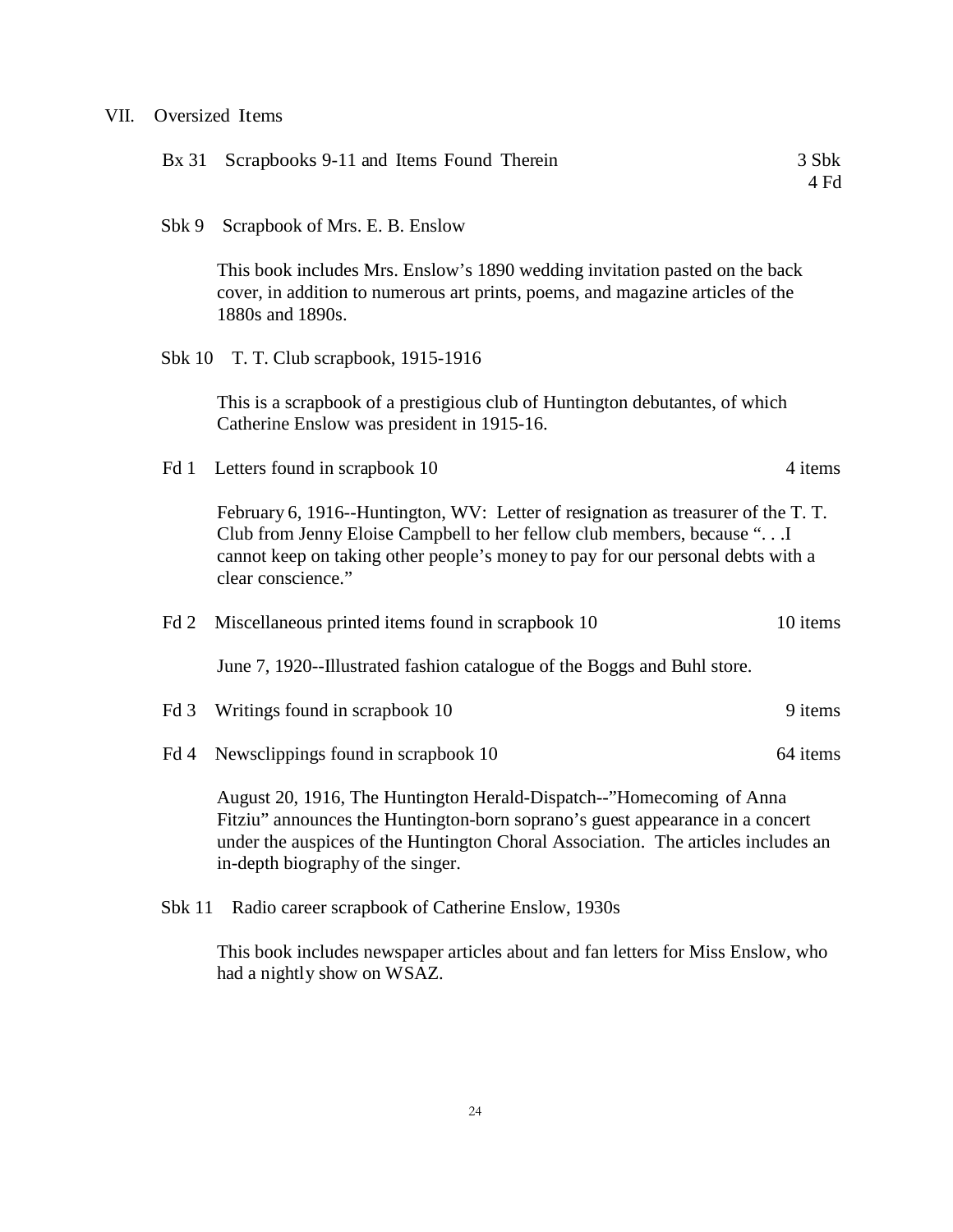| <b>Bx</b> 32<br>Scrapbooks 12 and 13, and Items found Therein                                                                      | 2 Sbk<br>4 Fd |  |  |  |  |  |
|------------------------------------------------------------------------------------------------------------------------------------|---------------|--|--|--|--|--|
| Scrapbook prepared by Grace Aleshire. 1897-1938<br>Sbk 12                                                                          |               |  |  |  |  |  |
| This book includes newspaper articles which deal chiefly with Huntington<br>"society".                                             |               |  |  |  |  |  |
| Letters found in scrapbook 12, 1934-1948<br>Fd 1                                                                                   | 2 items       |  |  |  |  |  |
| Printed item found in scrapbook 12<br>1 item<br>Fd 2                                                                               |               |  |  |  |  |  |
| Sb $k$ 13<br>AWVS scrapbook, 1941-1944                                                                                             |               |  |  |  |  |  |
| This album includes newsclippings and magazine articles dealing with this<br>private women's service organization of World War II. |               |  |  |  |  |  |
| Miscellaneous printed items found in scrapbook 13<br>Fd <sub>3</sub>                                                               | 10 items      |  |  |  |  |  |
| Loose clippings found in scrapbook 13<br>Fd 4                                                                                      | 5 items       |  |  |  |  |  |
| <b>Bx</b> 33<br>Oversized Files on Duke and Duchess of Windsor                                                                     | 18 Fd         |  |  |  |  |  |
| Magazine articles:<br>Fd 1<br>Edward, Prince of Wales, undated                                                                     | 7 items       |  |  |  |  |  |
| Magazine articles:<br>Incomplete articles on Windsors, undated<br>Fd 2                                                             | 2 items       |  |  |  |  |  |
| Magazine articles:<br>Fd <sub>3</sub><br>Windsors, undated, no author, D-W                                                         | 6 items       |  |  |  |  |  |
| Windsors, undated, author, C-W<br>Fd 4<br>Magazine articles:                                                                       | 9 items       |  |  |  |  |  |
| Fd 5<br>Magazine article:<br>Edward, Prince of Wales, October 1924                                                                 | 1 item        |  |  |  |  |  |
| Fd 6<br>Wallis Simpson before marriage, undated<br>Magazine articles:                                                              | 2 items       |  |  |  |  |  |
| Magazine articles: Wallis Simpson before marriage, Nov. 21, 1936<br>Fd 7                                                           | 1 item        |  |  |  |  |  |
| Magazine articles:<br>Windsors, 1936-1937<br>Fd 8                                                                                  | 9 items       |  |  |  |  |  |
| Magazine articles:<br>Windsors, 1938-1954<br>Fd 9                                                                                  | 6 items       |  |  |  |  |  |
| News clippings:<br>Fd 10<br>Windsors, undated                                                                                      | 9 items       |  |  |  |  |  |